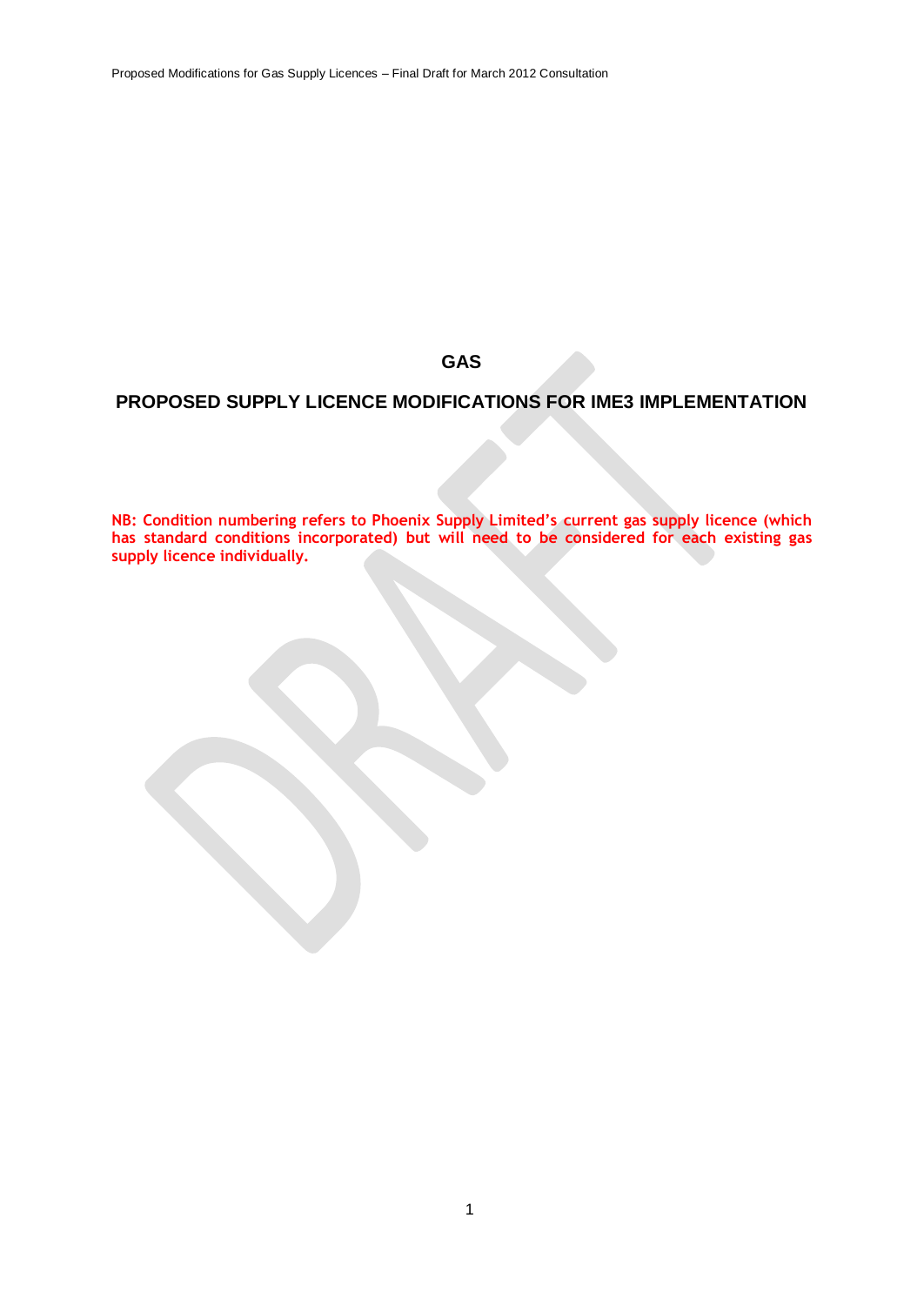Proposed Modifications for Gas Supply Licences – Final Draft for March 2012 Consultation

# **Condition 1.1: Interpretation and construction**

Condition 1.6 to be modified to include/amend the following additional definitions -

| Contract (new)                            | means a contract for the supply of gas made between the<br>Licensee and a consumer but does not include a Deemed<br>Contract.                                                                                                                                                                                           |
|-------------------------------------------|-------------------------------------------------------------------------------------------------------------------------------------------------------------------------------------------------------------------------------------------------------------------------------------------------------------------------|
| consumer (amended)                        | means any person supplied or requiring to be supplied with<br>gas by the Licensee (including any affiliate or related<br>undertaking of the Licensee), or where the context requires,<br>by any other gas supplier, at any premises in Northern<br>Ireland.                                                             |
| <b>Deemed Contract (new)</b>              | means, as between the Licensee and a consumer, a contract<br>for the supply of gas to have been made under section 12 of<br>the Energy Act (Northern Ireland) 2011.                                                                                                                                                     |
| Directive (new)                           | means Directive 2009/73/EC of the European Parliament<br>and of the Council of 13 July 2009 concerning common rules<br>for the internal market in gas and repealing Directive<br>2003/55/EC.                                                                                                                            |
| domestic consumer (amend)                 | means a consumer supplied, or requiring to be supplied, with<br>gas at Domestic Premises.                                                                                                                                                                                                                               |
| <b>Domestic Premises (new)</b>            | means premises at which, at the time of the Licensee<br>entering into a contract for the supply of gas to such<br>premises, the normal annual consumption of gas is<br>reasonably expected not to exceed 73,250 kilowatt hours a<br>year or where the supply of gas is taken wholly or mainly for<br>domestic purposes. |
| <b>Energy Consumer Checklist (new)</b>    | means the document of that name which constitutes the<br>guidance for consumers of gas and electricity as prepared<br>and published, from time to time, by the Authority in<br>accordance with Article 7(5) of the Energy Order.                                                                                        |
| <b>Internal Markets Regulations (new)</b> | means the Gas and Electricity (Internal Markets) Regulations<br>(Northern Ireland) 2011.                                                                                                                                                                                                                                |
| <b>Last Resort Supply Direction</b>       | means a direction given by the Authority to the Licensee that<br>specifies or describes the premises to be supplied with gas                                                                                                                                                                                            |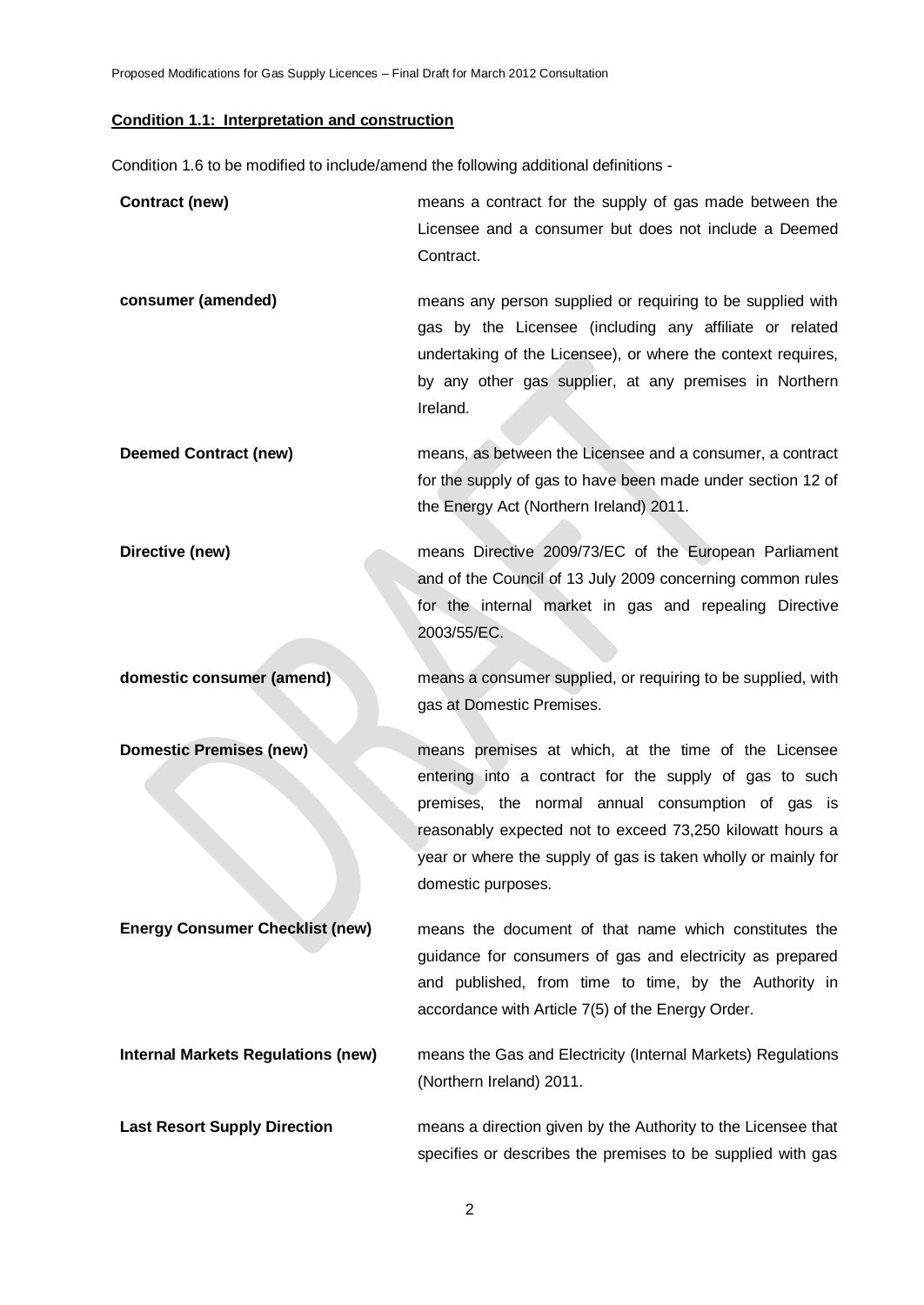in accordance with Article 24A of the Gas Order.

**Principal Terms** means in respect of any Contract or Deemed Contract, the terms and conditions that relate to:

- (i) the duration of the Contract or Deemed Contract;
- (ii) the charges for the supply of gas, including the applicable tariff and the unit rate, expressed in "pence per kWh" of the applicable tariff;
- (iii) any requirement to pay charges for the supply of gas through a prepayment meter;
- (iv) any requirement for a Security Deposit;
- (v) the termination of the Contract (including any requirement to pay a termination fee) or the circumstances in which the Deemed Contract will terminate,

and any other term or condition that may reasonably be considered to significantly affect the evaluation by the consumer of the Contract.

**Promotional Materials (new)** means any document which contains information about the Licensee's gas supply activities, and is handed out, or sent directly, by or on behalf of the Licensee to consumers.

**Security Deposit Security Deposit Mateurity Deposit means a deposit of money as security for the payment of** charges for the supply of gas.

The definition of 'Household Consumer' shall be deleted from Condition 1.6 and in any condition in which it is used shall be replaced by the words 'domestic consumer'.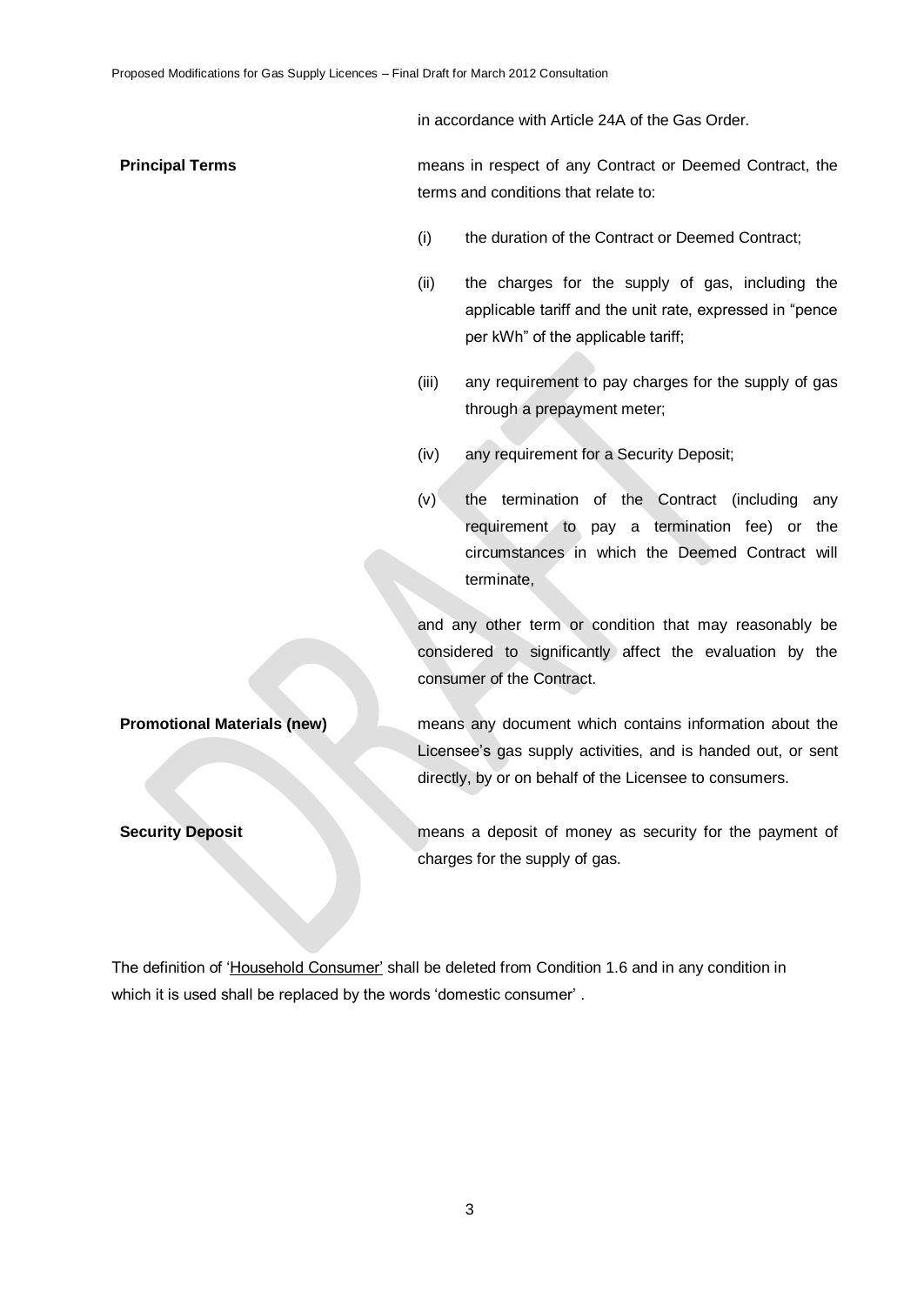### **[New to Substitute] Condition 2.1: Deemed Contracts**

- 1 The Licensee shall, in accordance with section 12 of the Energy Act (Northern Ireland) 2011, make a scheme for determining the terms and conditions of its Deemed Contracts.
- 2 The Licensee shall ensure that each of its Deemed Contracts provides that it will terminate automatically in the event that a Last Resort Supply Direction is given to another Gas Supplier in relation to the premises supplied under that Deemed Contract.
- 3 Subject to paragraph 5, the Licensee must take all reasonable steps to ensure that the terms of each of its Deemed Contracts are not unduly onerous.
- 4 For the purposes of paragraph 3, the terms of a Deemed Contract shall be unduly onerous for any class of domestic consumers, or for any class of non-domestic consumers, only if the revenue derived from supplying gas to the premises of the relevant class of consumers on those terms:
	- (a) significantly exceeds the Licensee"s costs of supplying gas to those premises; and
	- (b) exceeds such costs of supplying gas by significantly more than the Licensee"s revenue exceeds its costs of supplying gas to the premises of the generality of its domestic consumers or, as the case may be, to the premises of the generality of its non-domestic consumers (in each case excluding from the calculation premises supplied under a Last Resort Supply Direction).
- 5 Where a Customer is being supplied by the Licensee with gas under a Deemed Contract as a result of a Last Resort Supply Direction being issued in relation to his premises, paragraph 3 shall not apply until that direction stops having effect.
- 6 The Licensee shall ensure that each of its Deemed Contracts shall provide that, where a consumer intends his premises to be supplied with gas under a Contract agreed with the Licensee or any other gas supplier, the Deemed Contract will continue to have effect until the Licensee or the other gas supplier, as appropriate, begins to supply gas to the premises under such a Contract.
- 7 If the Licensee supplies gas to a consumer under a Deemed Contract, the Licensee may not demand of the consumer any sum of money or other compensation (whether financial or otherwise) solely because the Deemed Contract is terminated (by whatever means).
- 8 If the Licensee supplies gas to a consumer"s premises under a Deemed Contract, it must take all reasonable steps to:
	- (a) provide that consumer with a notice: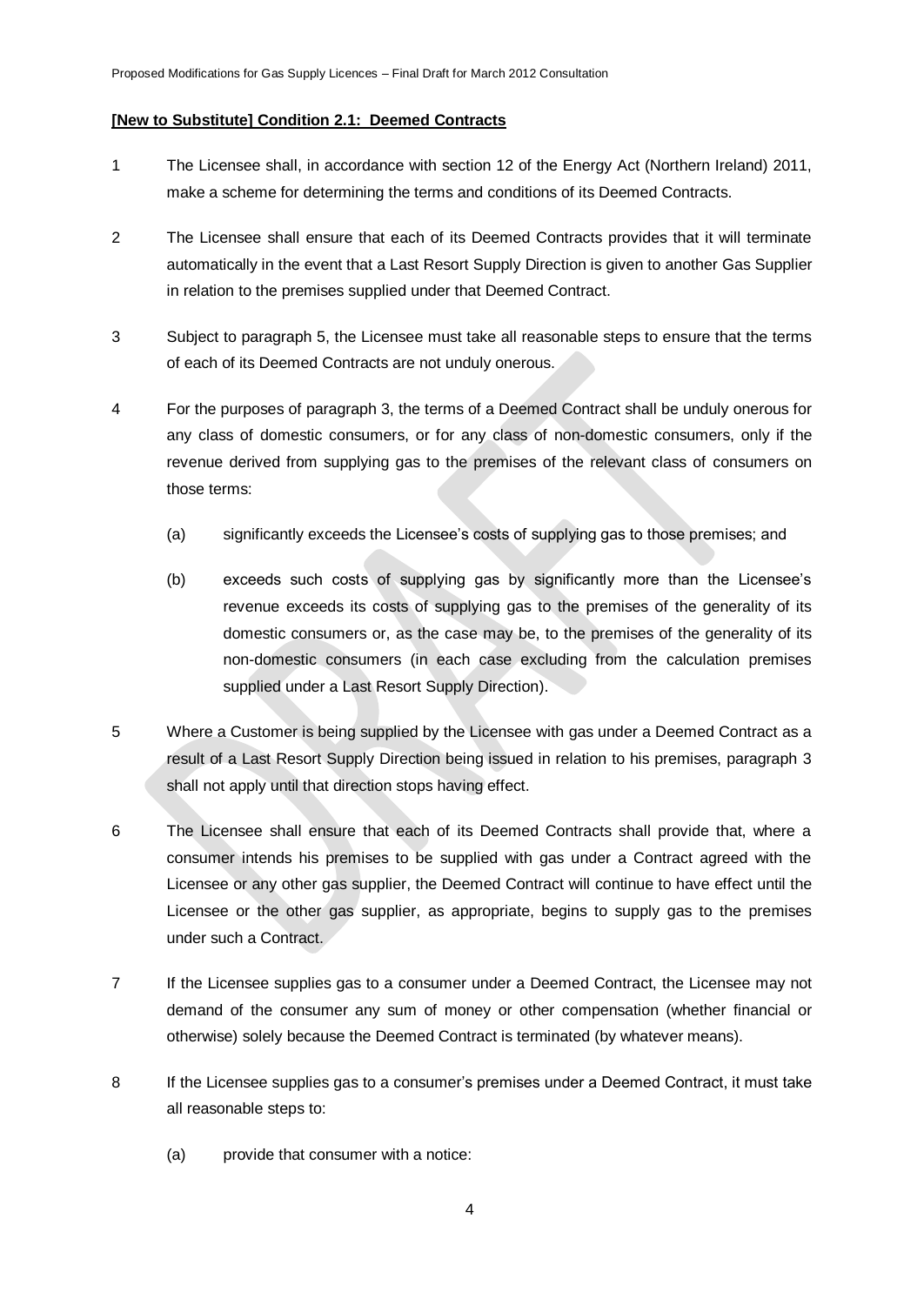- (i) setting out the Principal Terms of the Deemed Contract;
- (ii) informing the consumer that Contracts with terms and conditions that may be different from the terms and conditions of Deemed Contracts may be available from the Licensee and of how further information about such terms may be obtained; and
- (b) enter into a Contract with the consumer as soon as reasonably practicable.
- 9 If any person requests a copy of a Deemed Contract that the Licensee has available, the Licensee must provide it to that person within a reasonable period of time after receiving the request.
- 10 In determining the number of kilowatt hours of gas that are to be treated as supplied to or taken at premises under a Deemed Contract, the Licensee must act reasonably and take into account available gas consumption data for the premises and any other relevant factor.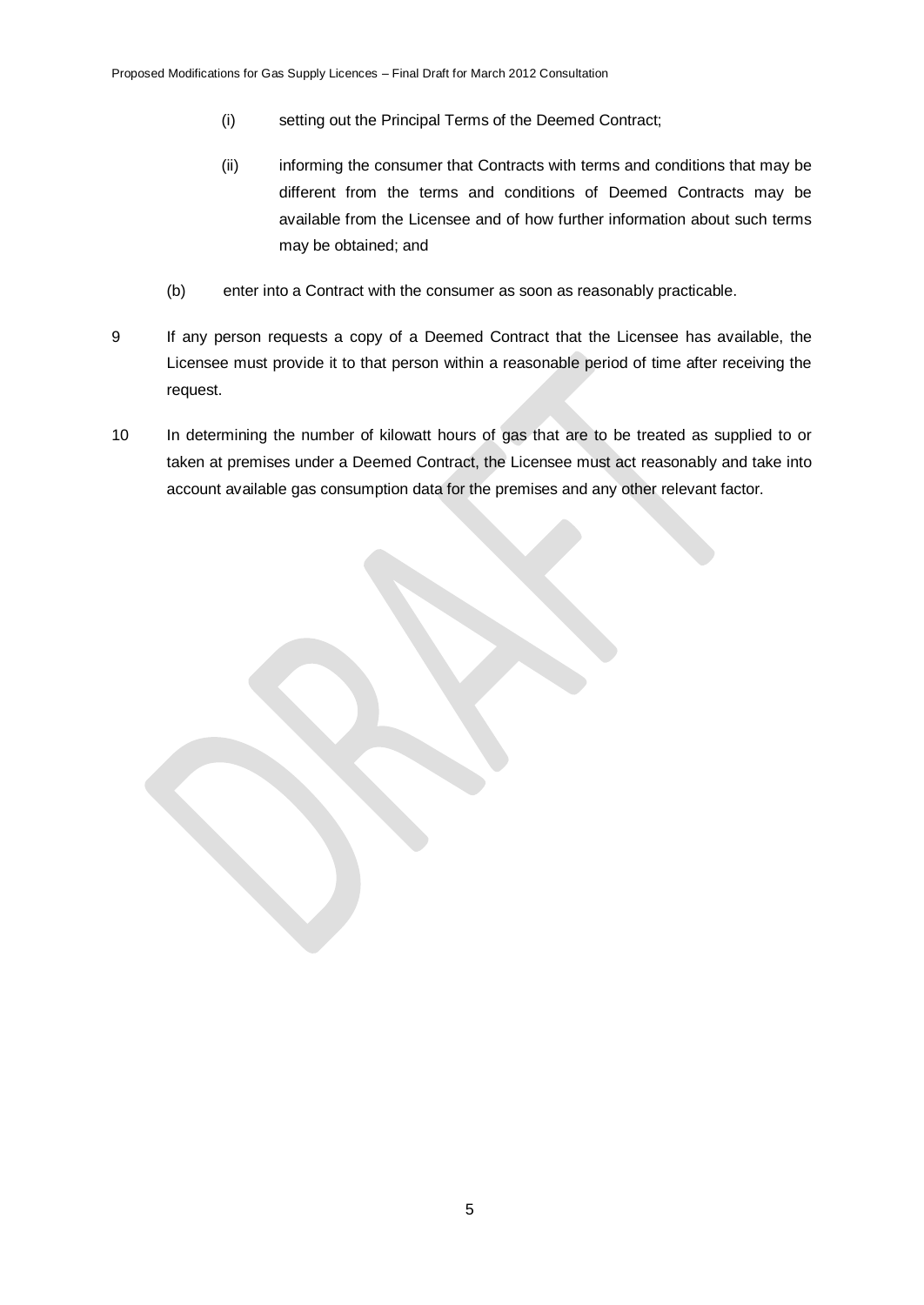#### **[New to substitute] Condition 2.6: Facilitating Supplier Transfers**

- 1 The Licensee shall ensure that its practices, procedures and systems facilitate Supplier Transfers to take place within the Relevant Period.
- 2 The Licensee shall inform the Authority as soon as it becomes aware that its practices, procedures and systems may not, as a result of the number of notifications it is receiving from any relevant Network Operator, be able to facilitate compliance with paragraph 1.
- 3 The Authority may issue directions requiring the Licensee to take steps to review and improve its practices, procedures and systems to facilitate a Supplier Transfer in such manner as may be specified in the directions and the Licensee shall comply with any such directions from the date specified.
- 4 In this Condition –

| means any period within which the Licensee or the Registered |
|--------------------------------------------------------------|
| Supplier (as the case may be) may in accordance with the     |
| industry rules and procedures raise and/or withdraw (as the  |
| case may be) an objection to the Supplier Transfer.          |
|                                                              |

**Relevant Date** has the meaning given in Condition 2.18.

**Relevant Period means:** 

- (i) where the Licensee is the Registered Supplier for the premises, the 15 working day period (excluding the Objection Period) following notification to it by the relevant Network Operator that another gas supplier has applied to be the Registered Supplier for the relevant premises;
- (ii) where the Licensee has entered into a Contract with a consumer, the 15 working day period (excluding the Objection Period) following the Relevant Date.

| <b>Registered Supplier</b> | has the meaning given in Condition 2.18. |
|----------------------------|------------------------------------------|
| <b>Supplier Transfer</b>   | has the meaning given in Condition 21.8. |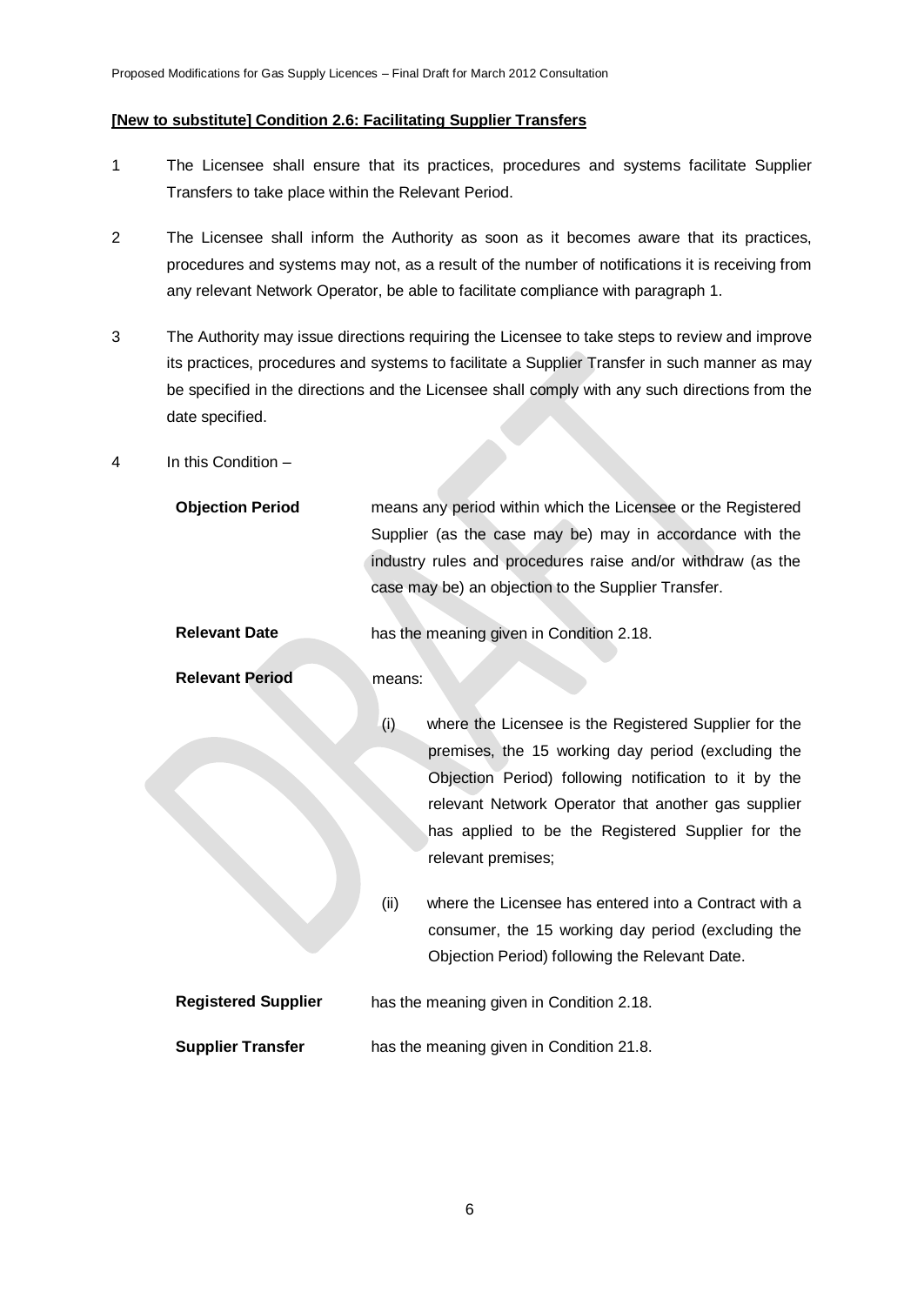#### **[New to substitute] Condition 2.8: Code of Practice on Complaints Handling Procedure**

- 1 The Licensee shall, no later than three months after this Condition takes effect or such later date as the Authority directs, prepare, submit to and have approved by the Authority a code of practice for the handling of consumer complaints (the **Code of Practice**).
- 2 The Code of Practice shall include arrangements by which the Licensee will establish and operate an accessible, equitable and transparent, simple and inexpensive complaints procedure which shall enable any person who is being supplied with gas by the Licensee or has at any time received a supply of gas from the Licensee, to bring and have promptly dealt with any complaint he may have in respect of the Licensee's activities in providing such a supply.
- 3 The complaints procedure established and operated by the Licensee in accordance with the Code of Practice shall as a minimum:
	- (a) specify the period, which may differ for different types of complaint but which shall not be longer than three months, within which it is intended that complaints will be processed and resolved;
	- (b) be made available to any person without charge;
	- (c) facilitate the fair and prompt settlement of complaints and disputes; and
	- (d) provide for a system, where required by the Authority under Condition 2.20 or otherwise warranted, of making a reimbursement and/or compensation payment to complainants.
- 4 This Condition is subject to Condition 2.13: Preparation, Revision Of and Compliance with Codes of Practice.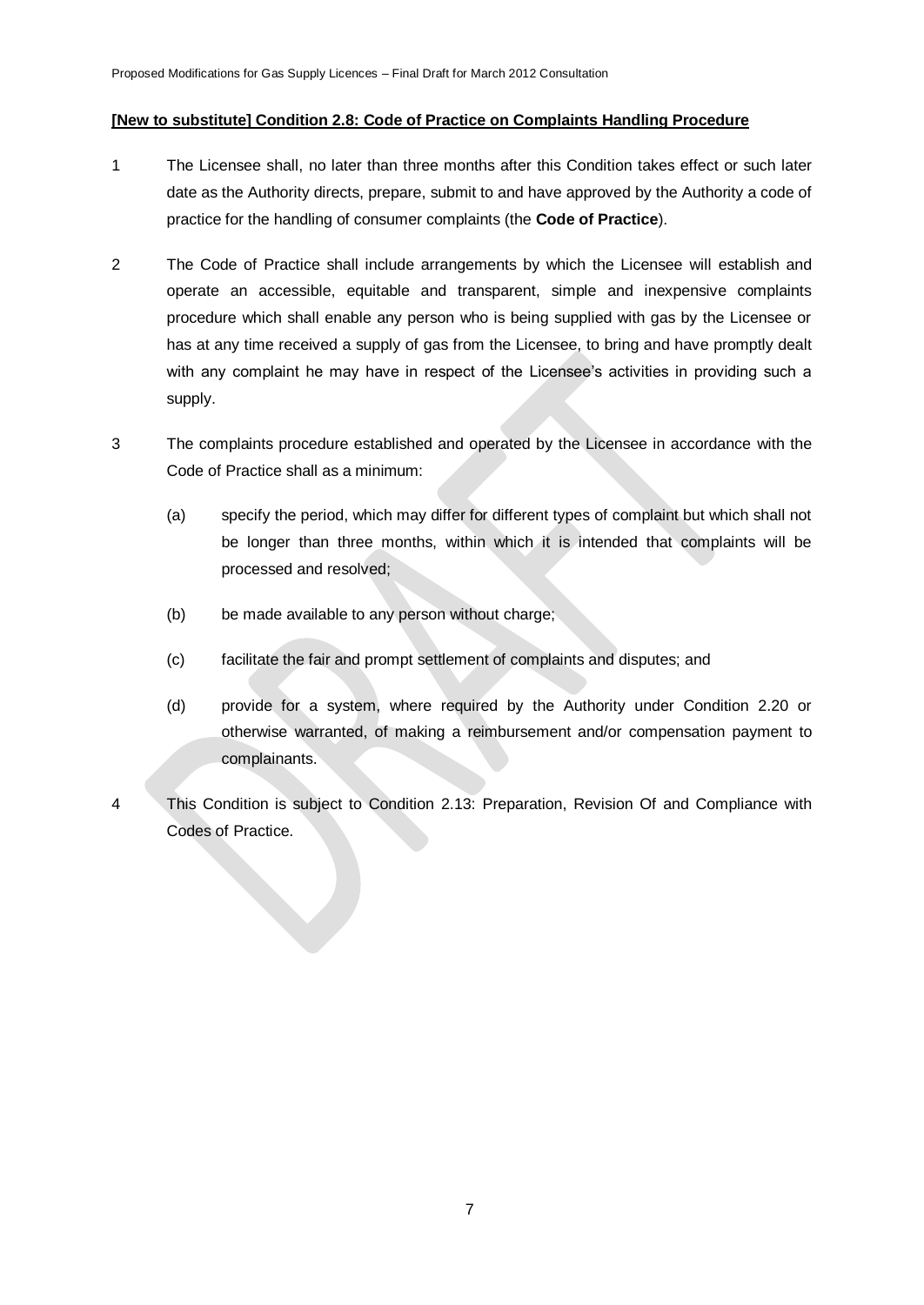## **[New to substitute] Condition 2.9: Code of Practice on Services for Prepayment Meter Consumers**

- 1 This Condition shall apply where the Licensee supplies, or offer to supply, gas to Domestic Premises.
- 2 The Licensee shall, no later than three months after this Condition takes effect or such later date as the Authority directs prepare, submit to and have approved by the Authority a code of practice describing the services the Licensee will make available for its domestic consumers who pay by prepayment meter (the **Code of Practice**).
- 3 The Code of Practice shall include arrangements by which the Licensee will:
	- (a) provide advice, information, services and facilities, including the availability of emergency credit, which will assist the domestic consumer to avoid being without a supply of gas at particular times or in particular circumstances;
	- (b) instructions for the operation of the prepayment meter system, including token availability, emergency credit and other such facilities;
	- (c) details of the advantages and disadvantages of prepayment meters, including situations or types of consumer for which they are particularly suited or unsuited;
	- (d) details of any additional charges which may be payable for the use of prepayment meters and the basis on which these charges are calculated;
	- (e) details of where the consumer may obtain information or assistance if the prepayment meter or any device used to allow the charges for the supply of gas to be paid through the prepayment meter is not operating effectively; and
	- (f) information about the procedures the Licensee will follow when removing or resetting the prepayment meter, including the timescale and any conditions for removing or resetting it.
- 4 The Licensee shall, no later than three months after this Condition takes effect or such later date as the Authority directs establish, and submit to the Authority, such arrangements as will ensure that in an event in which:
	- (a) the Authority considers that circumstances have arisen that would entitle the Authority to revoke the Licence; or
	- (b) the Licensee proposes to assign or transfer its business to another gas supplier or cease its business as a gas supplier,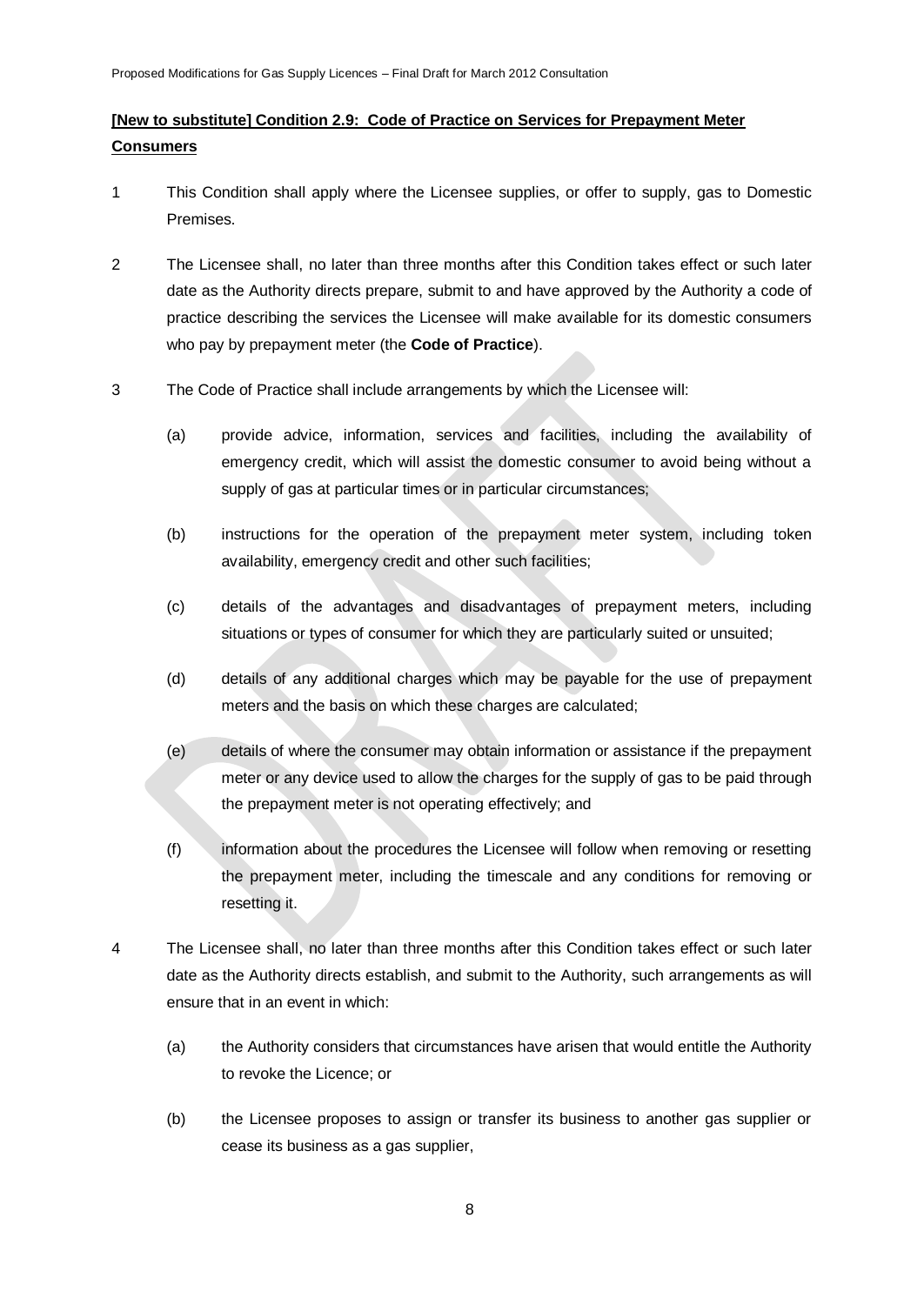each of the Licensee's prepayment domestic consumers is able to continue using, and to do so on the same basis, the prepayment meter services being provided to that domestic consumer by the Licensee until at least such time as another gas supplier starts to supply gas to the domestic consumer.

- 5 In this Condition "prepayment meter services" means the system of services for the operation of prepayment meters operated by the use of tokens, keys or cards.
- 6 Paragraphs 2 and 3 of this Condition are subject to Condition 2.13: Preparation, Revision Of and Compliance with Codes of Practice.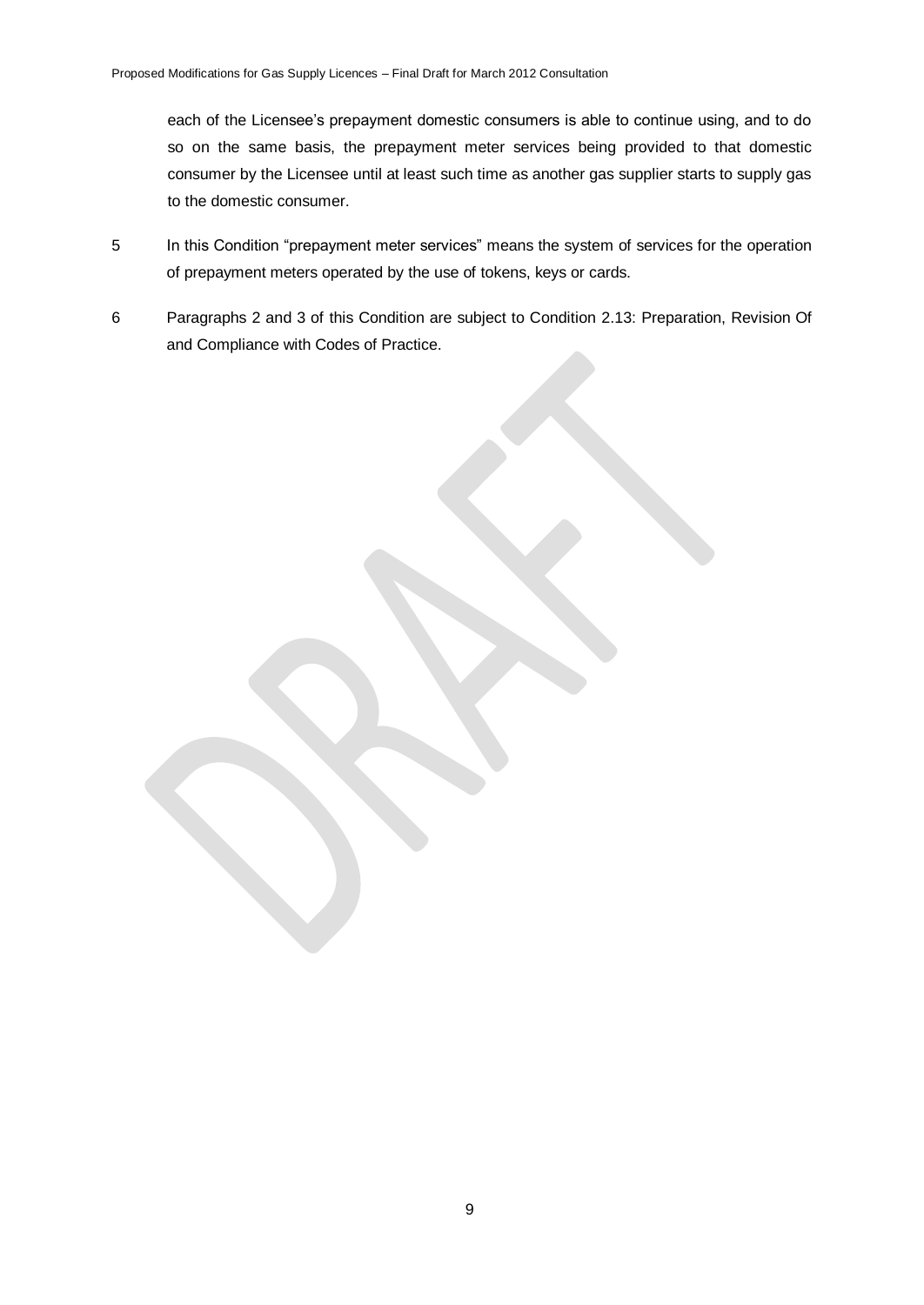#### **[Amended] Condition 2.10: Code of Practice on the efficient use of gas**

- 1 The Licensee shall, no later than three months after this Condition takes effect or such later date as the Authority directs, prepare, submit to and have approved by the Authority a code of practice setting out the ways in which the Licensee will make available to consumers information and guidance on the efficient use of gas (the **Code of Practice**).
- 2 The Code of Practice shall include arrangements by which the Licensee will make available information and advice about:
	- (a) the efficient use of gas such as will enable consumers to make informed judgments about measures to improve the efficiency with which they use the gas supplied to them;
	- (b) the availability of heating systems and controls which are best calculated to make efficient use of gas and the selection and operation of such systems and controls;
	- (c) the financial costs and benefits of energy efficient gas appliances;
	- (d) sources, including the availability of a telephone information service, within the Licensee"s organisation from which consumers may obtain further information about the efficient use of gas supplied to them;
	- (e) sources (to the extent that the Licensee is aware of them) outside the Licensee's organisation from which consumers may obtain additional information or assistance about measures to improve the efficiency with which they use the gas supplied to them, including information:
		- (i) which is publicly available about financial assistance towards the costs of such measures available from Central or Local Government;
		- (ii) which is available through bodies in receipt of financial support from Government in connection with measures to promote the efficiency of energy use.
- 3 This Condition is subject to Condition 2.13: Preparation, Revision Of and Compliance with Codes of Practice.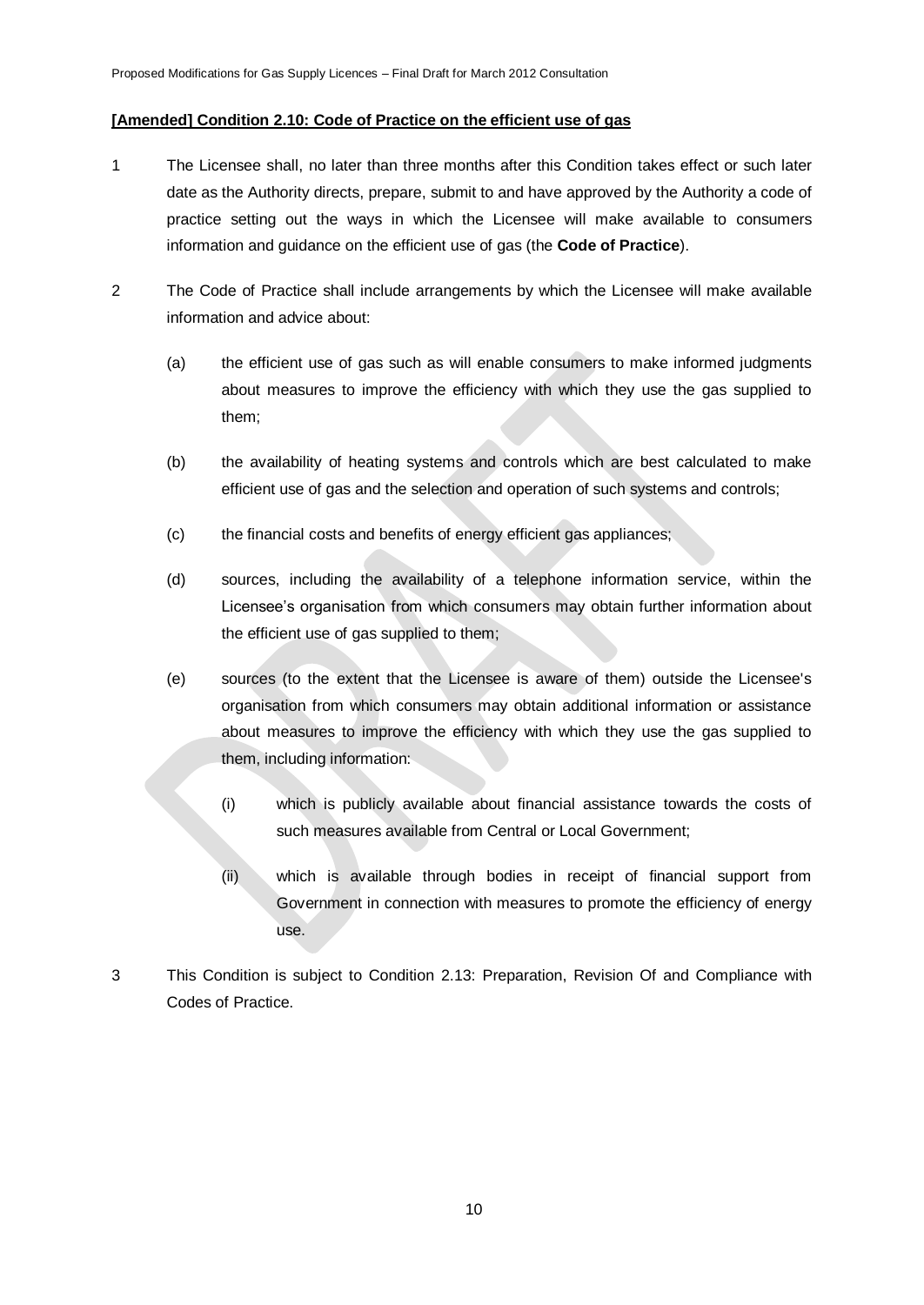### **[Amended] Condition 2.11: Code of Practice on Provision of Services for persons who are of Pensionable Age or Disabled or Chronically Sick**

- 1 This Condition shall apply where the Licensee supplies, or offers to supply, gas to Domestic Premises.
- 2 The Licensee shall, no later than three months after this Condition takes effect or such later date as the Authority directs, prepare, submit to and have approved by the Authority a code of practice describing the particular services the Licensee will make available for each of its domestic consumers who is:
	- (a) of pensionable age;
	- (b) disabled, including in particular domestic consumers who are disabled by virtue of being blind, partially sighted, deaf or hearing impaired; or
	- (c) chronically sick,

## (the **Code of Practice**).

- 3 The Code of Practice shall set out the arrangements by which the Licensee will at the request of any such domestic consumer, where reasonably practicable and appropriate, and in each case free of charge:
	- (a) provide special controls and adaptors for gas appliances and meters and reposition meters (including in both cases prepayment meters);
	- (b) provide special means, including agreeing a password with the consumer, of identifying officers authorised by the Licensee;
	- (c) give advice on the use of gas and gas appliances and other gas fittings;
	- (d) send bills in respect of the supply of gas to the consumer"s premises to any other person as nominated by the consumer where that person agrees to receive them (irrespective of whether or not the bill is also sent to the consumer); and
	- (e) where neither the consumer nor any other person occupying his premises is able to read the gas meter at the premises, arrange to read that meter at least once each quarter and inform the consumer of that reading; and
	- (f) where all of the occupants of the household are either of pensionable age, disabled, chronically sick or minors, arrange for a safety inspection of the gas appliances and other gas fittings on the consumer"s side of the meter to be undertaken by a person possessing appropriate expertise on at least an annual basis, other than an appliance for which the landlord of the consumer is responsible for the annual inspection in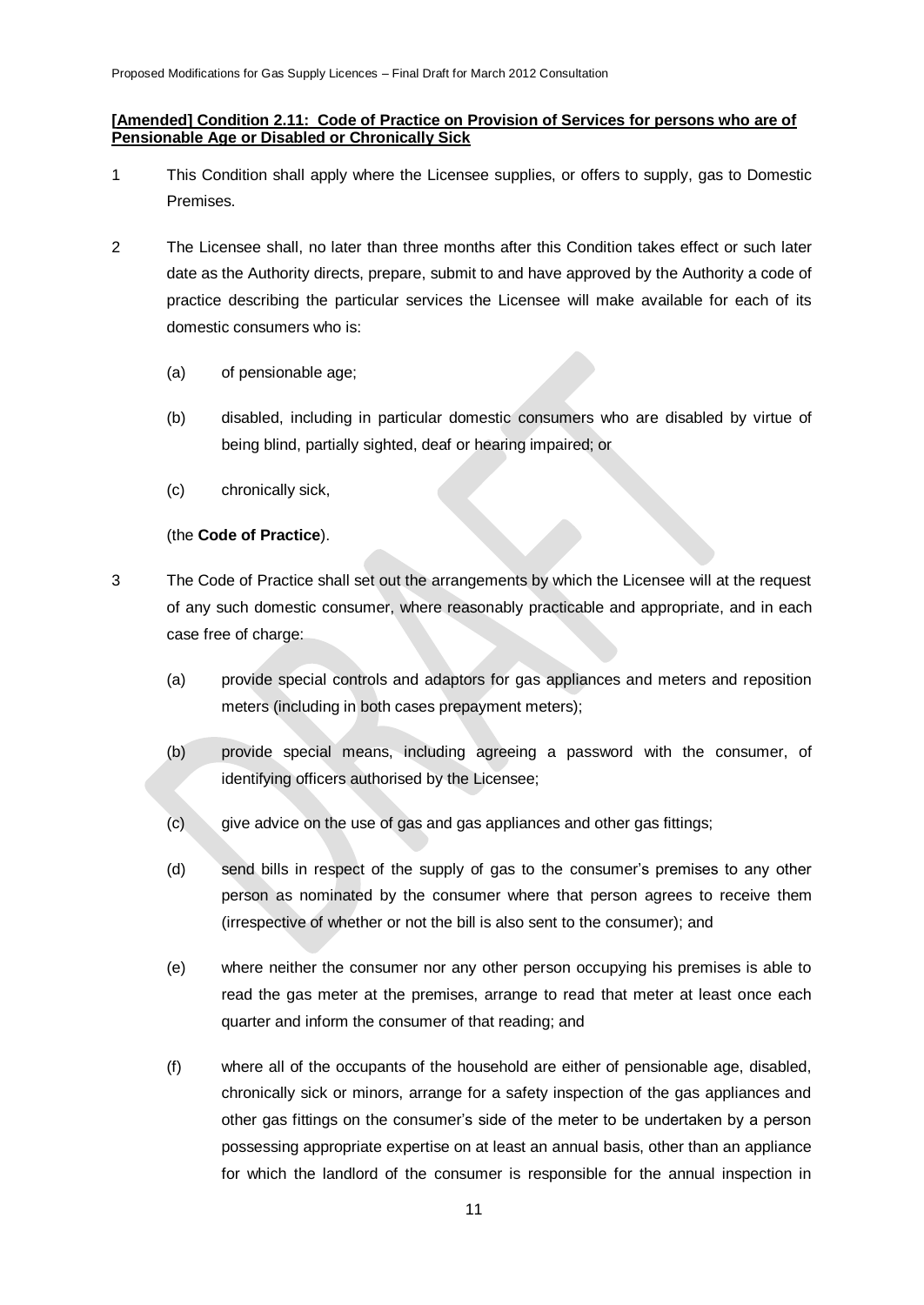accordance with the Gas Safety (Installation and Use) Regulations (Northern Ireland) 2004.

- 4 The Code of Practice shall include arrangements by which the Licensee will on request and free of charge:
	- (a) provide services which will enable a domestic consumer who is blind or partially sighted to receive, by means that are readily accessible to such consumers, information about (or set out in) any bill or statement relating to the supply of gas or any other services provided to the consumer by the Licensee;
	- (b) make available facilities which will assist any domestic consumer who is blind or partially sighted or deaf or hearing impaired and in possession of appropriate equipment, to enquire or complain about any bill or statement relating to the supply of gas to him or any service provided by the Licensee;
	- (c) not, in any month from October to March, cut off the supply of gas to Domestic Premises at which the domestic consumer:
		- (i) has not paid charges for the supply of gas to the Domestic Premises;
		- (ii) is of pensionable age, disabled or chronically sick; and
		- (iii) lives alone or only with other persons who are of pensionable age, disabled, chronically sick or under the age of 18;
	- (d) take all reasonable steps to avoid, in any month from October to March, cutting off the supply of gas to a Domestic Premises:
		- (i) where the domestic consumer has not paid the charges for the supply of gas to the Domestic Premises; and
		- (ii) the occupants of the Domestic Premises include a person who is of pensionable age, disabled or chronically sick and to whom paragraph 4(c) does not apply;
	- (e) take all reasonable steps to ascertain, before it exercises any right it may have to cut off the supply of gas to Domestic Premises, whether the Domestic Premises is one that falls within the scope of paragraph (c) or (d) above.
- 5 The Code of Practice shall include the Licensee"s arrangements for:
	- (a) establishing and maintaining a register which:
		- (i) lists all of the Licensee"s domestic consumers who are of pensionable age,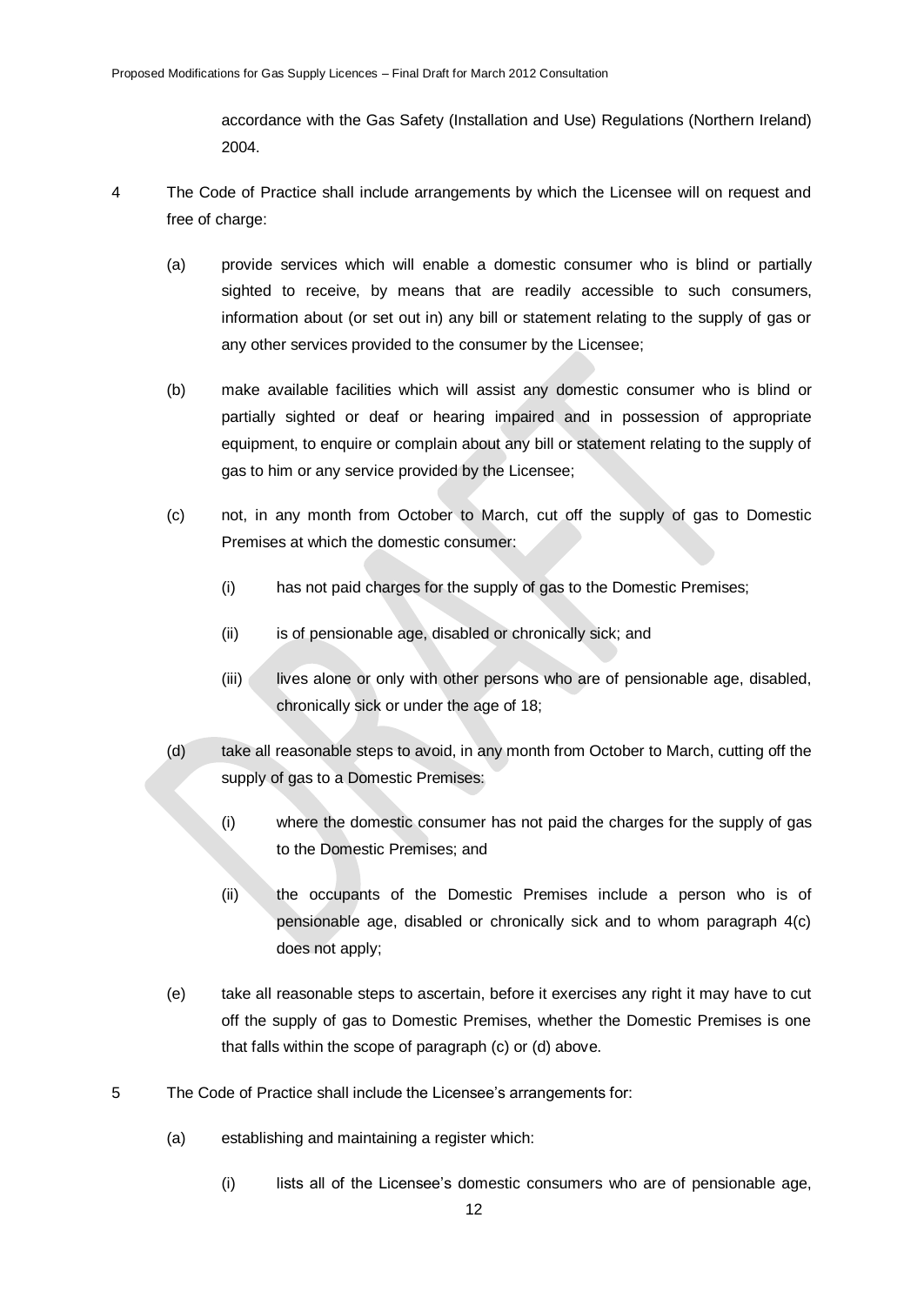disabled or chronically sick and have asked to be included in the register; and

- (ii) contains sufficient information about the age, disability or chronic sickness of each such domestic consumer in order to identify his special needs or requirements;
- (b) informing on at least an annual basis each of its domestic consumers of the existence of the register and how domestic consumers who are of pensionable age, disabled or chronically sick can be included on it;
- (c) providing, without charge, to a domestic consumer included on the register, advice and information on the services that can be provided to him by the Licensee because of his age, disability or chronic sickness; and
- (d) providing the information in the register to any relevant party licensed under the Gas Order to convey gas to the domestic consumer"s premises in an appropriate form and at appropriate intervals.
- 6 The Licensee shall, in respect of each Domestic Premises to which it cuts off the supply of gas:
	- (a) maintain for at least a period of six months, or (where a complaint has been made in respect of the Licensee"s actions to cut off the supply) for at least a period of six months after the complaint has been resolved; and
	- (b) provide to the Authority on request,

evidence of the reasonable steps it took pursuant to the arrangements set out in its Code of Practice in accordance with paragraph 4(e) above.

- 7 For the purposes of this Condition a person is "disabled" if he/she has a "disability" within the meaning given to that term in the Disability Discrimination (Northern Ireland) Order 2006.
- 8 This Condition is subject to Condition 2.13: Preparation, Revision Of and Compliance with Codes of Practice.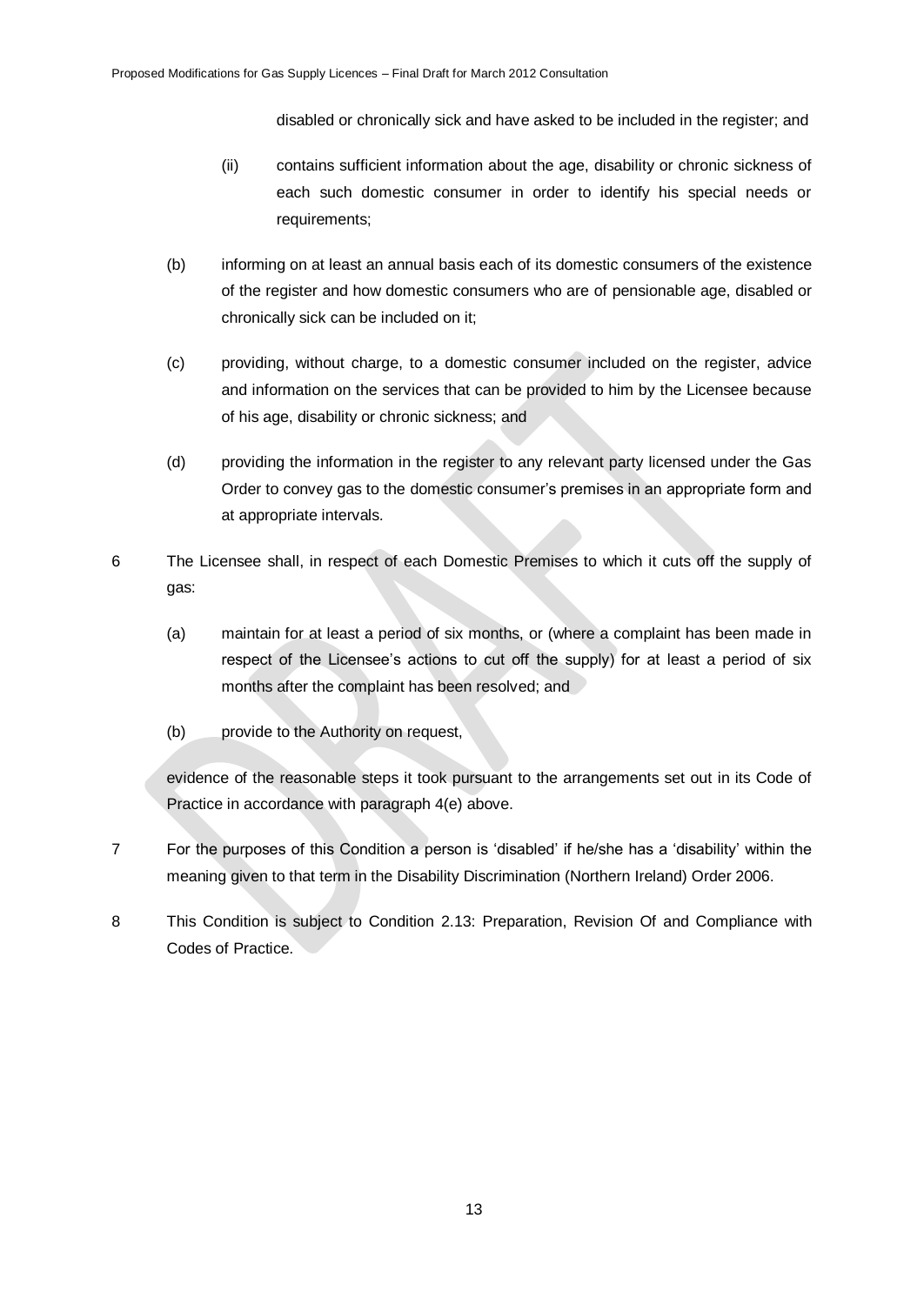#### **[New to Substitute] Condition 2.12: Code of Practice on payment of bills**

- 1 This Condition shall apply where the Licensee supplies, or offers to supply, gas to Domestic Premises.
- 2 The Licensee shall, no later than three months after this Condition takes effect or such later date as the Authority directs, prepare, submit to and have approved by the Authority a code of practice which sets out the services the Licensee will make available to assist domestic consumers who through misfortune or inability to cope with credit terms, may have difficulty in paying their gas bills (the **Code of Practice**).
- 3 The Code of Practice shall set out the arrangements by which the Licensee will:
	- (a) distinguish, so far as is reasonably practicable, those consumers who may have difficulty in paying bills through misfortune or inability to cope with credit terms (**"consumers in difficulties"**) from other consumers in default;
	- (b) provide relevant information as to how consumers in difficulties might be able to reduce their bills in the future by the more efficient use of gas;
	- (c) make arrangements, taking into account consumers" ability to comply with such arrangements, which enable consumers in difficulties to pay in instalments the charges accrued for the supply of gas ("instalment arrangements");
	- (d) detect failures by consumers in difficulties to comply with the instalment arrangements;
	- (e) ascertain, with the assistance of any information provided by other persons or organisations, the ability of consumers in difficulties to comply with the instalment arrangements;
	- (f) provide for consumers who have failed to comply with the instalment arrangements, or procure for them the provision of, a prepayment meter (where safe and practicable to do so);
	- (g) calibrate any prepayment meter provided, whether in accordance with paragraph (f) above or otherwise, so as to take into account consumers' ability to pay any outstanding charges due from them to the Licensee in addition to the other charges lawfully being recovered through the prepayment meter;
	- (h) ensure that any calibration of the prepayment meter to recover outstanding charges due from any consumer does not operate so as to recover more than 40% (except where the consumer has in writing requested for a higher percentage to apply) from each amount that is purchased by the consumer in any single transaction (and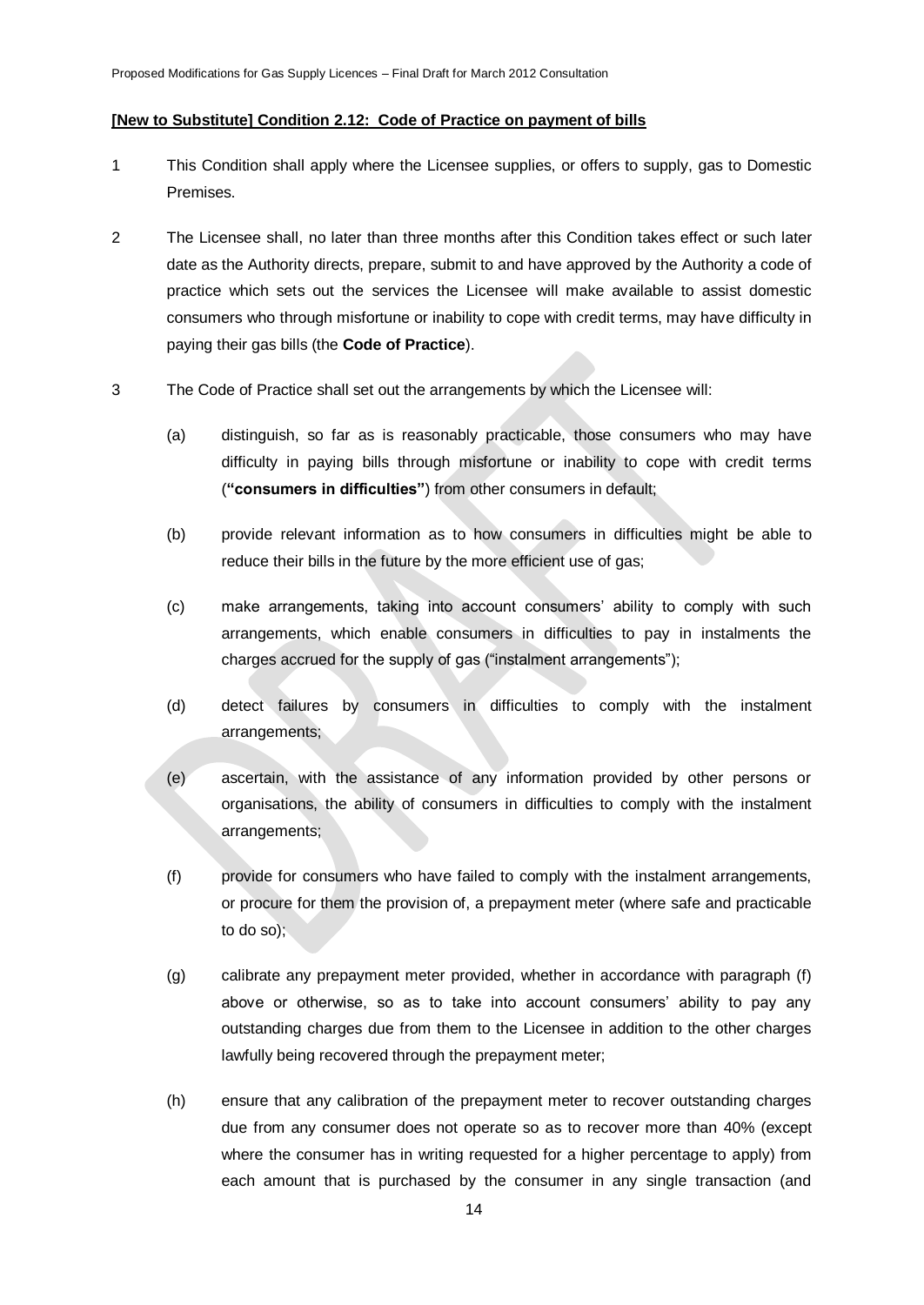thereby transferred to the token, key or card by which the prepayment meter is operated), as payment of or towards the outstanding charges; and

- (i) in so far as is reasonable and practicable to do so, take all reasonable steps to avoid cutting off the supply of gas to Domestic Premises occupied by consumers in difficulties unless it has first taken all reasonable steps to recover the charges accrued for the supply of gas to the premises by means of a prepayment meter.
- 4 This Condition is subject to Condition 2.13: Preparation, Revision Of and Compliance with Codes of Practice.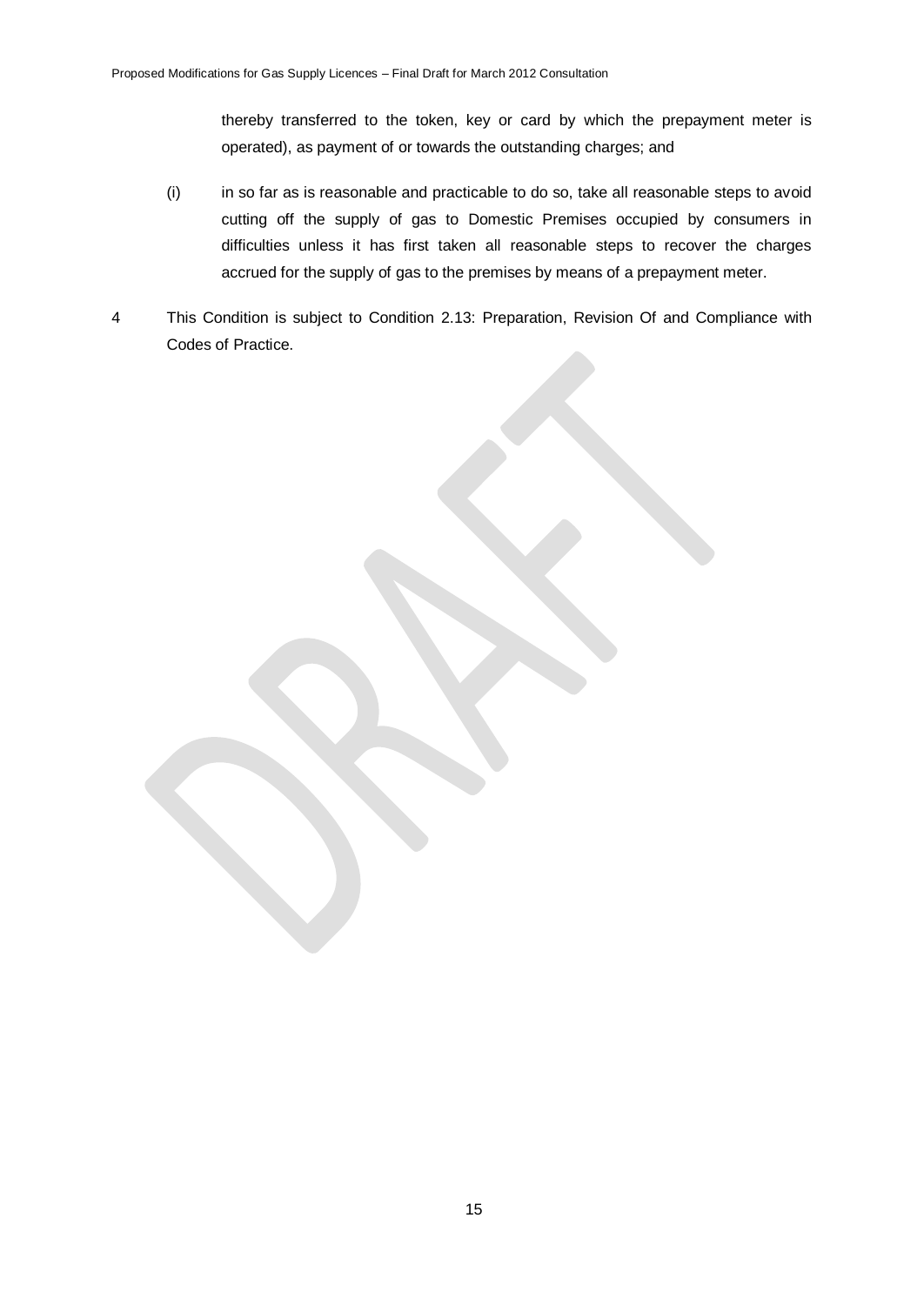# **[New to substitute] Condition 2.13: Preparation, Revision Of and Compliance with Codes of Practice**

- 1 This Condition applies to any Code of Practice (**Code**) which the Licensee is, pursuant to Conditions 2.8 – 2.12 of this Licence, required to prepare, submit to and have approved by the Authority.
- 2 The Licensee shall, before submitting any Code to the Authority for its approval, consult the General Consumer Council and shall consider any representations made by it about the Code or the manner in which it is likely to be operated.
- 3 The Licensee shall, whenever requested to do so by the Authority, review any Code and the manner in which it has been operated, with a view to determining whether any modification should be made to that Code or to the manner of its operation.
- 4 In carrying out any such review the Licensee shall consult the General Consumer Council and shall consider any representations made by it about the Code or the manner in which it is likely to be or has been operated.
- 5 The Authority, following consultation with the Licensee, the General Consumer Council and any other person who in the opinion of the Authority is likely to be interested or affected, may from time to time make such modifications to Conditions 2.8 – 2.12*,* as the Authority considers are necessary or expedient.
- 6 Where the Authority modifies a Condition in accordance with paragraph 5:
	- (a) it shall:
		- (i) send a copy of the modification to the Licensee and the Department;
		- (ii) publish a copy of the modification in such manner as it considers appropriate for the purpose of bringing it to the attention of persons likely to be affected by the making of the modification; and
	- (b) the Licensee shall revise the Code to which the modification relates in such manner and to such extent as is required to ensure that the Code reflects and complies with the modified Condition.
- 7 Where the Licensee revises a Code:
	- (a) in accordance with paragraph 6(b) above; or
	- (b) following a review undertaken in accordance with paragraphs 3 and 4,

it shall submit the revised Code to, and have it approved by, the Authority.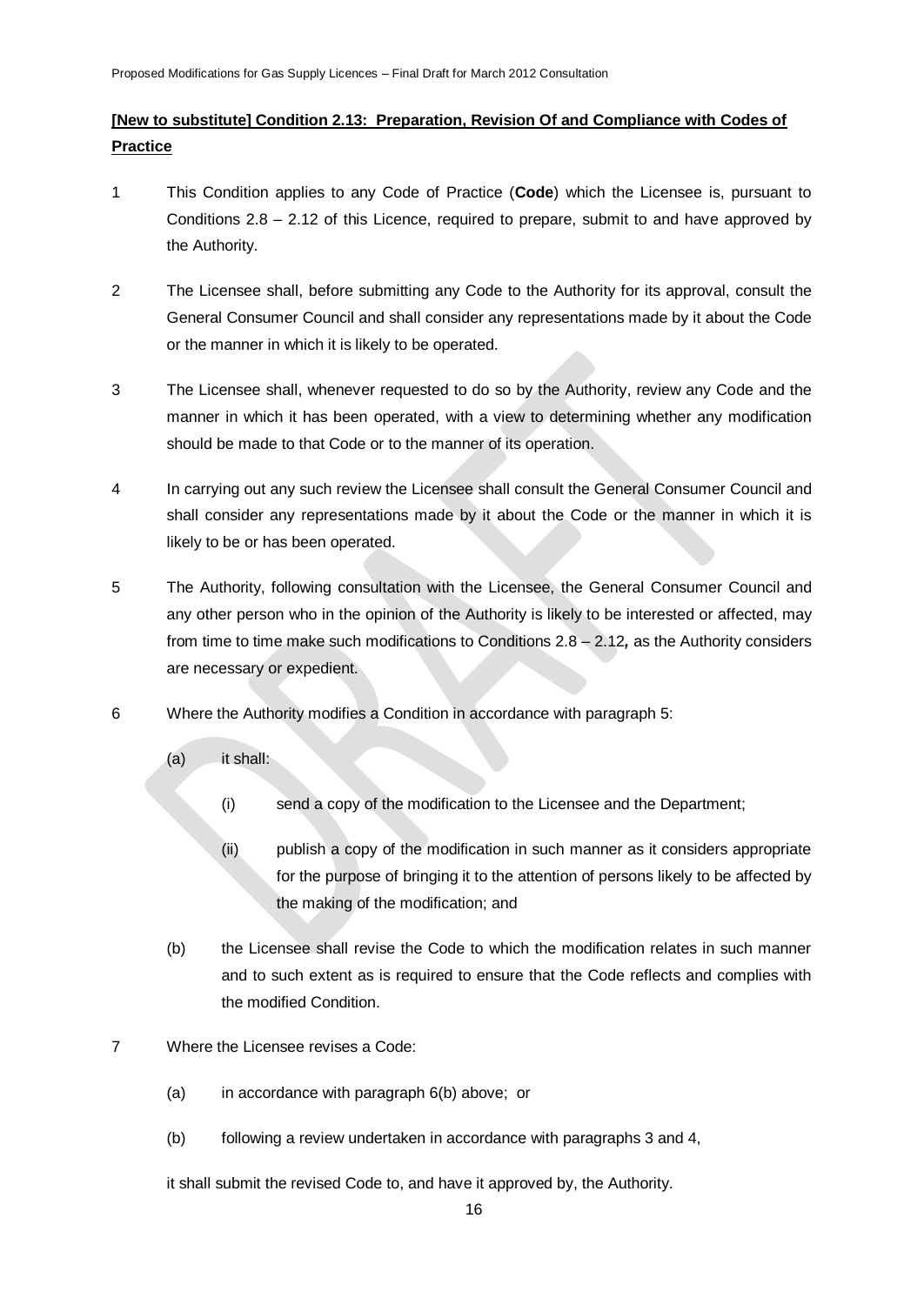#### 8 The Licensee shall:

- (a) as soon as practicable following the Authority"s approval of a Code (including following a revision):
	- (i) send a copy of the Code to the Authority and the General Consumer Council; and
	- (ii) draw the attention of its consumers to the Code and of how they may inspect or obtain a copy of it;
- (b) publish on and make readily accessible from its web-site a copy of the Code;
- (c) give or send free of charge a copy of the Code (as from time to time revised) to any person who requests it; and
- (d) make available to members of the public, in such form and in such manner as the Authority considers appropriate, information published by the Authority pursuant to Article 7 of the Energy Order.
- 9 Subject to paragraph 11, the Licensee shall comply with each Code to which this Condition applies and which has been approved by the Authority.
- 10 The Licensee shall provide the Authority with all assistance reasonably necessary to enable the Authority to monitor the implementation and operation of any Code and this assistance shall include providing statistical data at such times and in such a format as the Authority reasonably requires and permitting the Authority access to relevant documentation held by the Licensee.
- 11 The Authority may (following consultation with the Licensee) issue directions relieving the Licensee of any of its obligations under Conditions 2.8-2.12 and this Condition to such extent as may be specified in those directions and subject to such terms and conditions as the Authority thinks fit.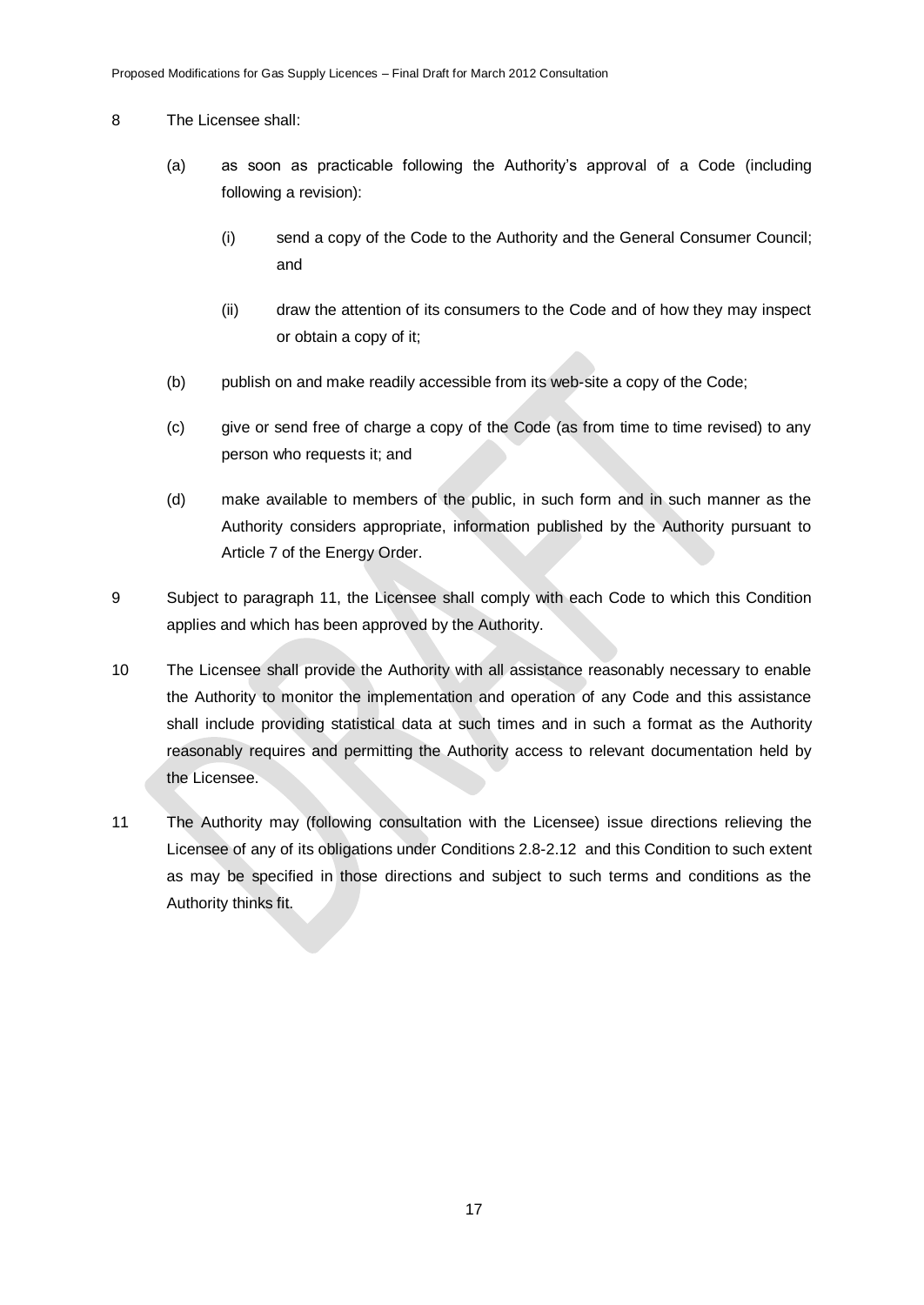### **[Amended] Condition 2.18: Terms and Conditions of Gas Supply Contracts**

- 1 The Licensee shall ensure that any Contract it enters, or offers to enter, into with a consumer for a supply of gas contains provisions which are in clear and comprehensible language and which incorporate all relevant information so as to enable the consumer to understand the terms and conditions under which the supply of gas is, or is to be, made.
- 2 The Licensee shall ensure that the terms and conditions of any Contract it enters into with a consumer for a supply of gas provide that the Licensee will, where the premises is at the date of the Contract connected to a Network Operator"s Network, start supplying gas under the Contract by no later than 15 working days after the Relevant Date, unless:
	- (a) the consumer requests that the supply starts from a later date; or
	- (b) the Registered Supplier for the premises objects to the Supplier Transfer; or
	- (c) there are other circumstances beyond the Licensee"s control which prevent it from starting to supply by that date.
- 3 The Licensee shall not enter, or offer to enter, into a Contract, for the supply of gas to premises, which contains a term that requires or has the effect of requiring the consumer to:
	- (a) obtain a supply of gas to the same premises from another gas supplier from a date and for such period as may be specified (whether in the Contract or otherwise) by the Licensee; and
	- (b) immediately following the expiry of that specified period, recommence taking a supply of gas at the premises from the Licensee.
- 4 Before entering into or concluding a Contract with any domestic consumer, the Licensee shall:
	- (a) explain to and draw to the attention of the domestic consumer, the Principal Terms of the Contract; and
	- (b) inform the domestic consumer of the Energy Consumer Checklist and of the sources from where the consumer can obtain a copy;
	- (c) provide a copy of the Energy Consumer Checklist free of charge to any consumer requesting it; and
	- (d) give the domestic consumer a written copy of the full terms and conditions of the Contract, including without limitation all the information referred to in paragraph 7.
- 5 The Licensee: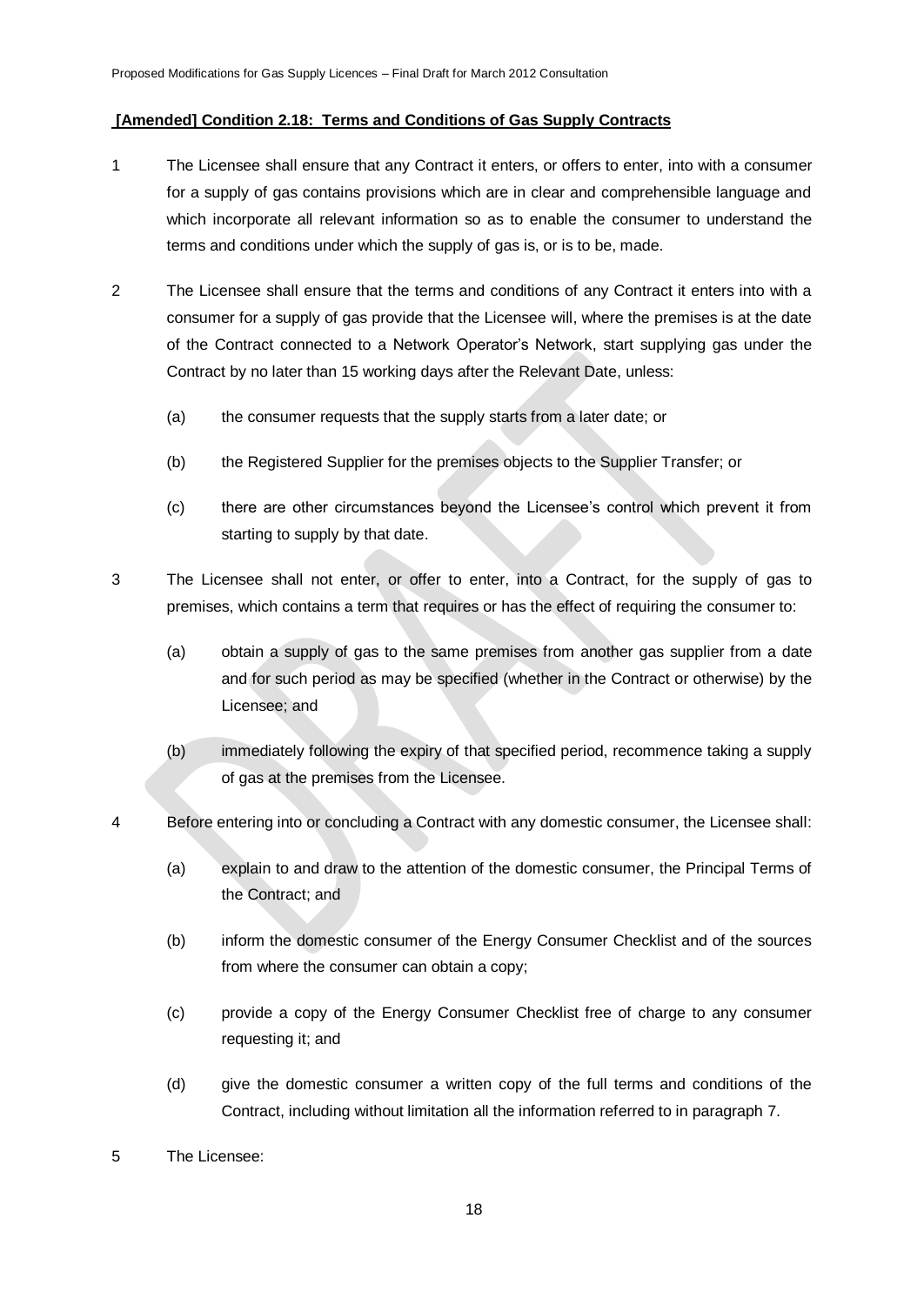- (a) shall determine standard terms and conditions for the supply of gas to domestic consumers;
- (b) may determine different standard terms and conditions for different cases or classes of case or for different areas;
- (c) shall ensure that each set of standard terms and conditions it determines includes all of the terms and conditions that will apply to any Contract entered into with a domestic consumer on that set of standard terms and conditions;
- (d) shall not determine standard terms and conditions which impose an obligation on the domestic consumer to pay a termination fee, unless any such obligation has been approved in advance by the Authority;
- (e) shall ensure that an up to date copy of each set of standard terms and conditions that it has determined is published on and accessible from its web-site;
- (f) shall not enter, or offer to enter, into a Contract for the supply of gas with a domestic consumer otherwise than on a set of standard terms and conditions as determined in accordance with this paragraph 5.
- 6 The Licensee shall, for any different case, class of case or area in respect of which it has determined standard terms and conditions, as a minimum determine a set of standard terms and conditions:
	- (a) which provide for a Contract of an indefinite length; and
	- (b) in respect of which the terms as to price do not differ as between any domestic consumers who may enter into that Contract (a **standard evergreen tariff**), provided that the Licensee may have a different standard evergreen tariff for each payment method offered by it.
- 7 The Licensee shall ensure that each set of standard terms and conditions it determines for domestic consumers shall be fair (as between the Licensee and each domestic consumer) and shall, as a minimum, include the following:
	- (a) the identity and address of the Licensee and any other appropriate contact details;
	- (b) the services to be provided, the service quality levels offered by the Licensee (which may be subject to the approval of the Authority pursuant to Condition 29) and the date for the commencement of the gas supply under the Contract;
	- (c) the duration of the Contract, the terms and conditions for renewal and for termination of the Contract (which terms and conditions shall be compliant with the requirements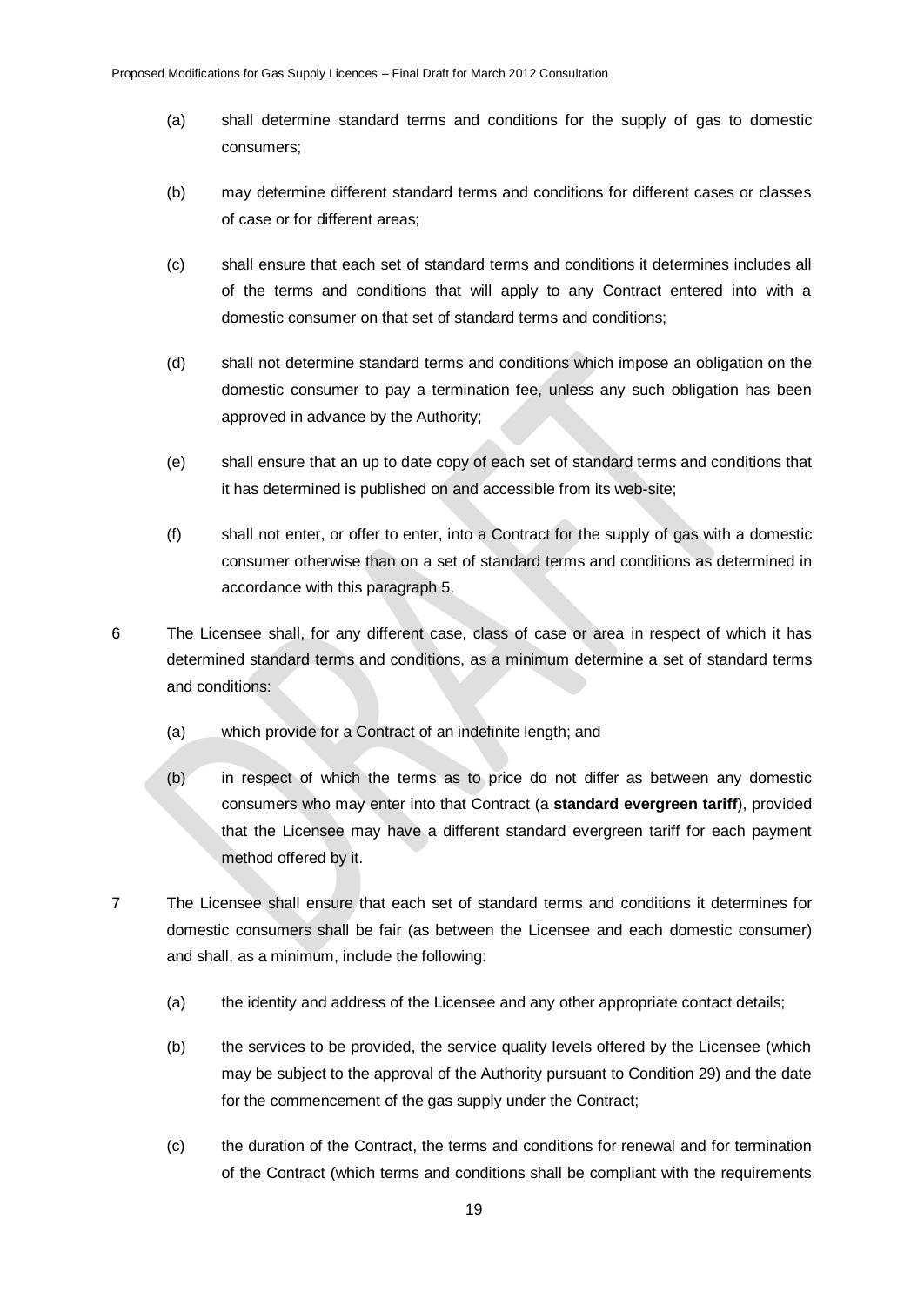of this Condition), the services provided under the Contract and the existence of any right of cancellation or termination of the Contract;

- (d) (if offered by the Licensee) the types of maintenance service offered under the Contract;
- (e) a right for the consumer to withdraw from and cancel the Contract:
	- (i) where a supply of gas has at any time previously been taken at the premises, within ten working days of entering into the Contract; or
	- (ii) where a supply of gas has not previously been taken at the premises, within ten working days of entering into the Contract, or any time up to ten working days prior to the premises being connected to a Network Operator's Network, whichever is the later;
- (f) a right for the consumer to terminate the Contract where the Licensee proposes a variation to the terms and conditions of the Contract and the consumer does not wish to accept such new terms and conditions;
- (g) the tariffs, charges and other payments applicable and required to be paid by the consumer, in a manner that enables the consumer to:
	- (i) identify the applicable tariff and the unit rate, in terms expressed as "pence per kWh", of the applicable tariff;
	- (ii) identify any other charge or payment, including in particular:
		- (A) any applicable standing charge;
		- (B) any payment which is or has the effect of being a Security Deposit;
	- (iii) where the applicable tariff is not a standard evergreen tariff (because the Contract is not of an indefinite length), compare the unit rate of the applicable tariff against the unit rate of the standard evergreen tariff that would apply if the relevant set of standard terms and conditions applied to a Contract of indefinite length;
- (h) the means by which up to date information on all applicable tariffs, charges and other payments (including any discounts and promotions) for the supply of gas and for any other services which are to be provided under the Contract:
	- (i) can be promptly obtained by the consumer; and
	- (ii) will be communicated to the consumer in writing by the Licensee;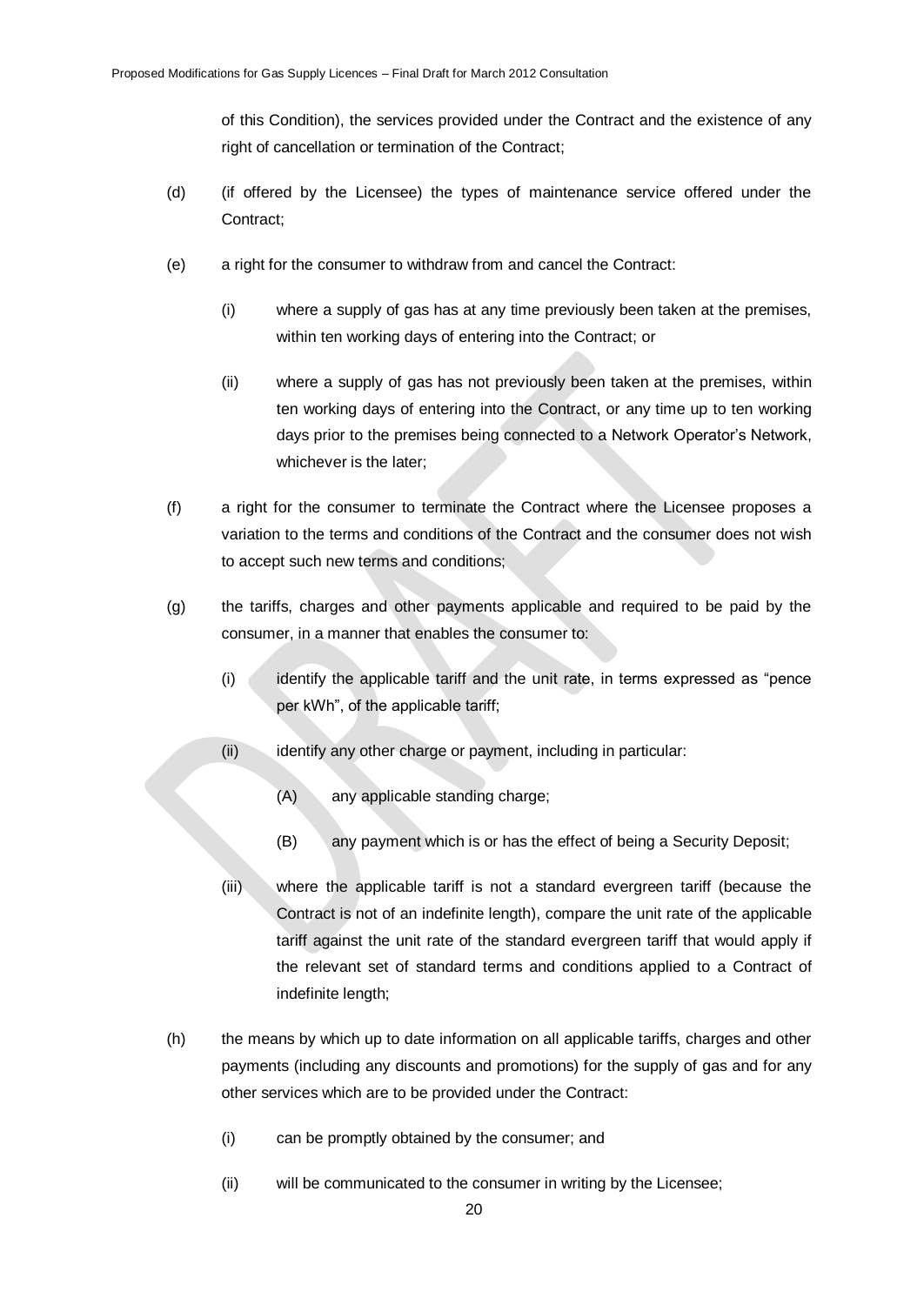- (i) the compensation and the refund arrangements (if any) which will apply if contracted service quality levels, including service quality levels relating to the timing, frequency and accuracy of bills and statements, are not met (which arrangements may be subject to the approval of the Authority pursuant to Condition 2.20):
- (j) details of how the consumer may initiate the Licensee"s complaint handling procedure (as established in accordance with Condition 2.8); and
- (k) details of how the consumer can contact, and the relevant address and telephone number of, the General Consumer Council for further help and advice.
- 8 Where the Licensee proposes to vary any of the terms and conditions of a Contract it has with a domestic consumer, it shall, by way of sending a notice that sets out the information in clear, transparent and easy to read and understand language, notify each such domestic consumer of the proposed variation, together with the consumer"s right (as included in the Contract in accordance with paragraph 7(f)) to terminate the Contract before the proposed variation is due to take effect, at least 21 days in advance of the date the variation is due to take effect.
- 9 Where the Licensee enters into a Contract with a domestic consumer which has a fixed term period:
	- (a) any such Contract may not include any term or condition which has the effect of:
		- (i) extending the length of that fixed term period; or
		- (ii) applying a consecutive fixed term period,

unless the domestic consumer has the right to terminate the Contract at any time in the extended or consecutive fixed term period without payment of a termination fee; and

- (b) the Licensee shall, by way of sending a notice, notify each such domestic consumer of:
	- (i) the expiry date of the fixed term period at least 28 but no more than 42 days before that expiry date;
	- (ii) details of the standard evergreen tariff, including the applicable unit rate expressed as "pence per kWh", that will apply under the Contract following the expiry date of the fixed term period.
- 10 The Licensee shall, on the request of a domestic consumer and without charge, send to that consumer a copy of the then current set or sets of standard terms and conditions (as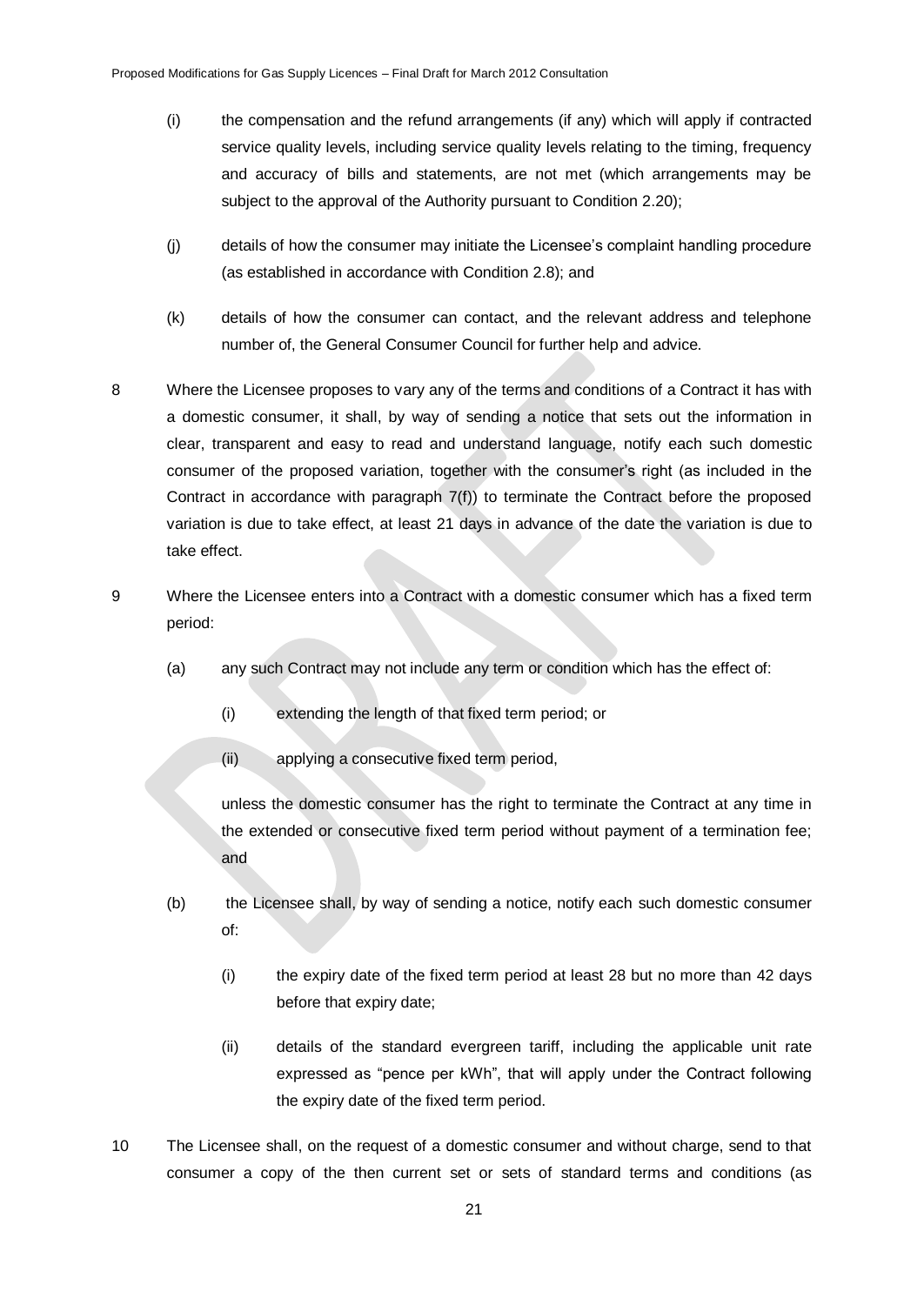determined in accordance with this Condition) that are applicable to the request (including, for the avoidance of doubt, the applicable charges and tariffs relating to each such set).

- 11 The Licensee shall ensure that its standard terms and conditions provide domestic consumers with a choice of payment methods, including as a minimum making payment:
	- (a) in arrears (at such frequency as is set out in the terms and conditions);
	- (b) by direct debit (at such frequency as is set out in the terms and conditions); and
	- (c) in advance through a prepayment meter.
- 12 Any difference in or between the Licensee"s standard terms and conditions, including terms as to price, relating to the choice of payment methods shall be determined by the Licensee on a basis which reflects the costs to the Licensee of providing the different payment methods.
- 13 The Licensee shall not impose on, or request from, a domestic consumer any charge or payment for the purpose of enabling that consumer to exercise or preventing him from exercising (as the case may be) his right to receive a supply of gas from his gas supplier of choice.
- 14 Where a Contract also relates to or governs the provision of other goods or services, the Licensee shall ensure that the charges for such other goods or services are identified separately from the charges for the supply of gas.
- 15 In this Condition:

**Relevant Date nearlier of:** *nearlier of: nearlier of:* 

- (i) the day after the end of any period within which the consumer has a right to withdraw from and cancel the Contract; or
- (ii) 10 working days after the day on which the consumer entered into the Contract.
- **Registered Supplier** means the gas supplier which is registered with the relevant Network Operator as being the gas supplier responsible for providing a supply of gas to the consumer at the relevant premises.
- **Supplier Transfer** means, as the case may be, the transfer of responsibility for the supply of gas to a premises from the Licensee to another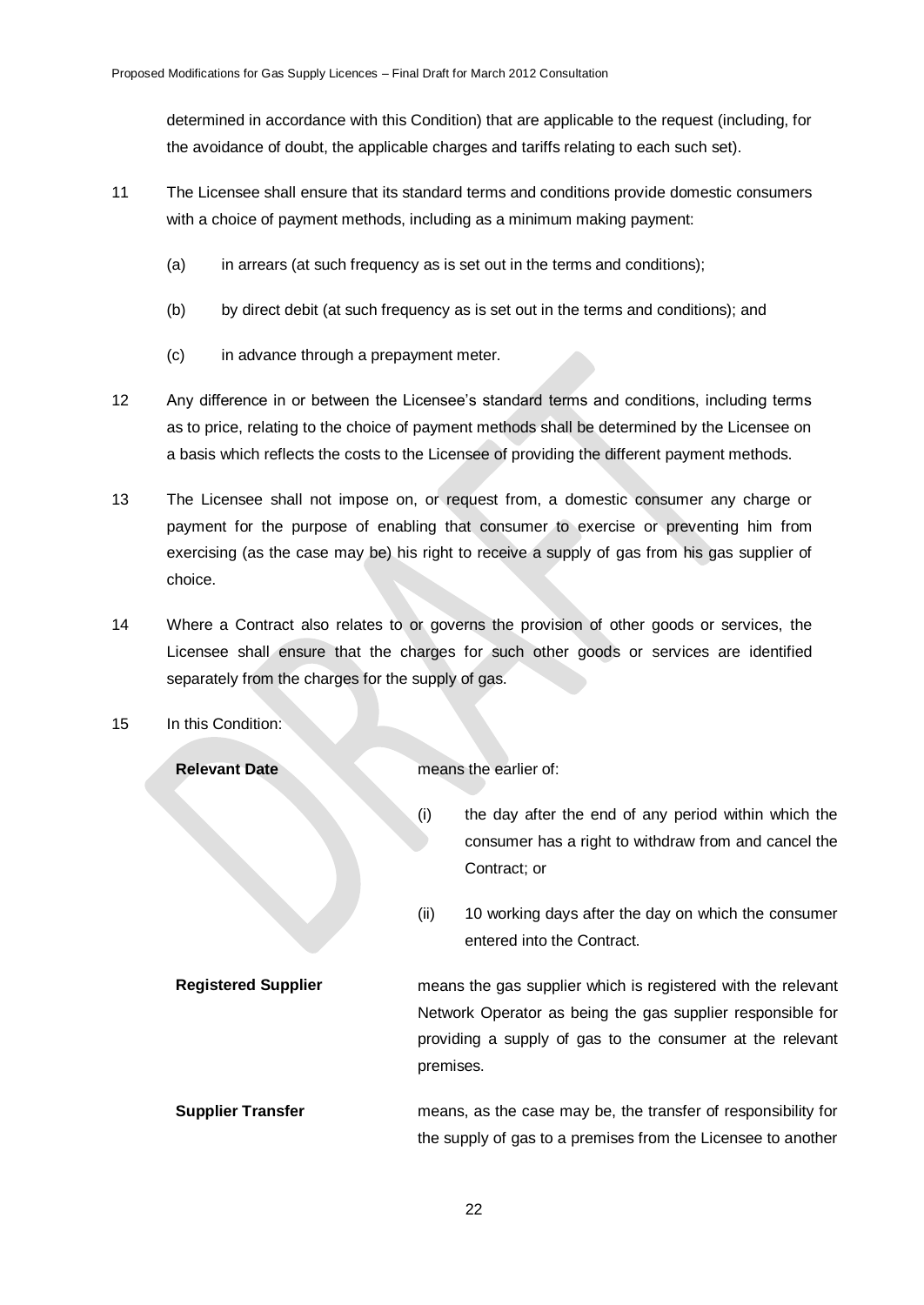gas supplier or from another gas supplier to the Licensee.

**terms and conditions** means all the terms and conditions, including terms as to price, of the Contract.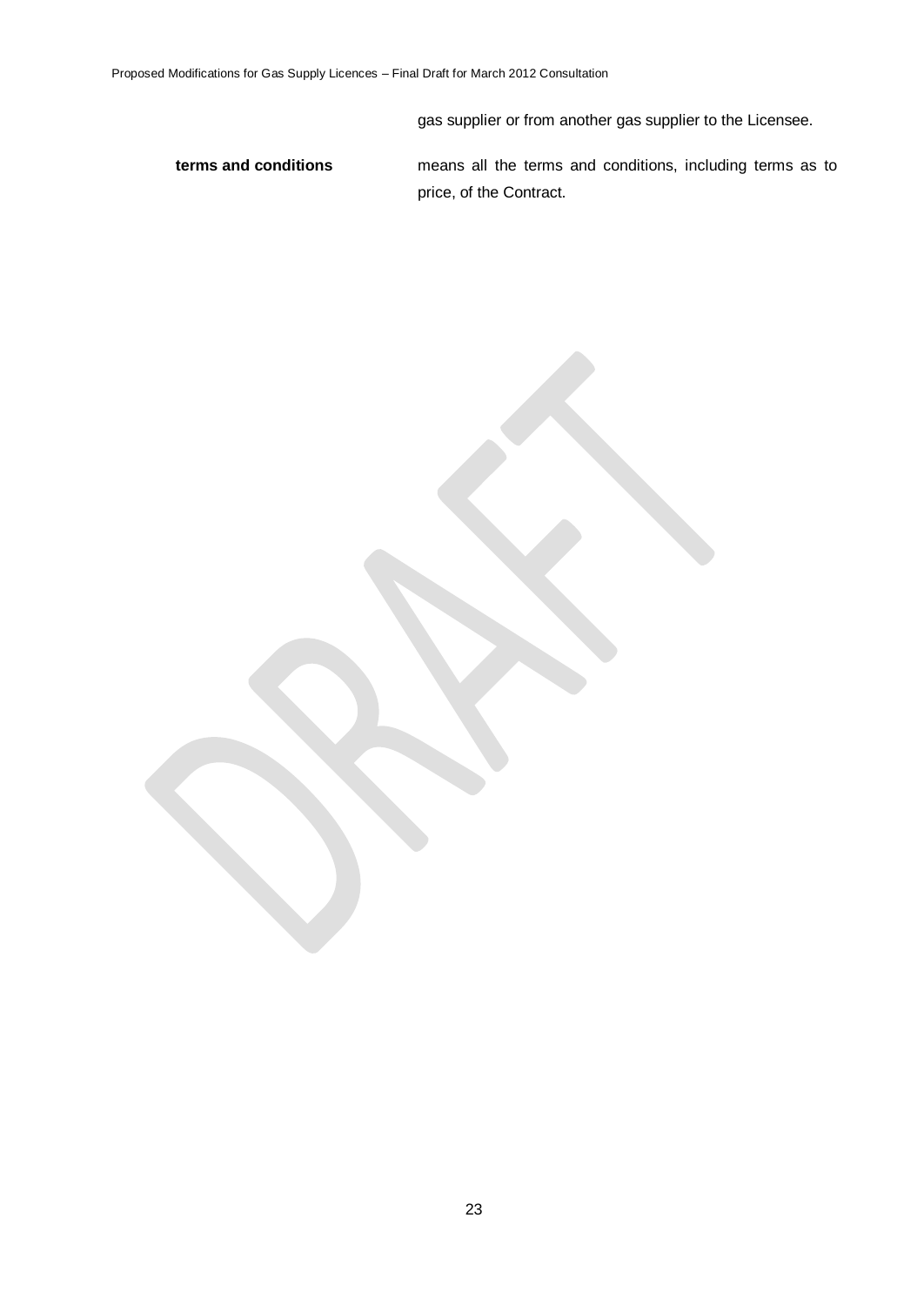#### **[Amended] Condition 2.19: Provision of Information to consumers**

- 1 The Licensee shall:
	- (a) make readily accessible from its web-site an up-to-date copy of the Energy Consumer Checklist:
		- (i) as published by the Authority; and
		- (ii) in each alternative format or language as the Licensee has, in accordance with paragraph 1(b)(ii), sent to a domestic consumer; and
	- (b) on request, send to a domestic consumer a copy of the Energy Consumer Checklist:
		- (i) in the form and language that is available on its web-site; or
		- (ii) where practicable, in such alternative format or language as is reasonably required by a domestic consumer.
- 2 The Licensee shall on at least an annual basis send, by way of a paper hard copy or in such other form as agreed with the domestic consumer, to each of its domestic consumers a bill or statement (save insofar as he receives an unmetered supply).
- 3 The Licensee shall:
	- (a) use all reasonable endeavours to take an actual meter reading in respect of each of its consumers (save insofar as he receives an unmetered supply) on at least an annual basis; and
	- (b) maintain, for a period of at least three years, and provide to the Authority on request, evidence of the reasonable endeavours it has used to obtain such an actual meter reading for each of its consumers.
- 4 Each bill or statement sent to a consumer shall include:
	- (a) the name and address of the Licensee;
	- (b) the relevant Supply Meter Point Number;
	- (c) details of the applicable tariff including:
		- (i) the name and the unit rate, expressed in "pence per kWh", of the tariff;
		- (ii) any discount or premium that applies to the tariff when compared with the Licensee"s standard evergreen tariff and the period for which the discount or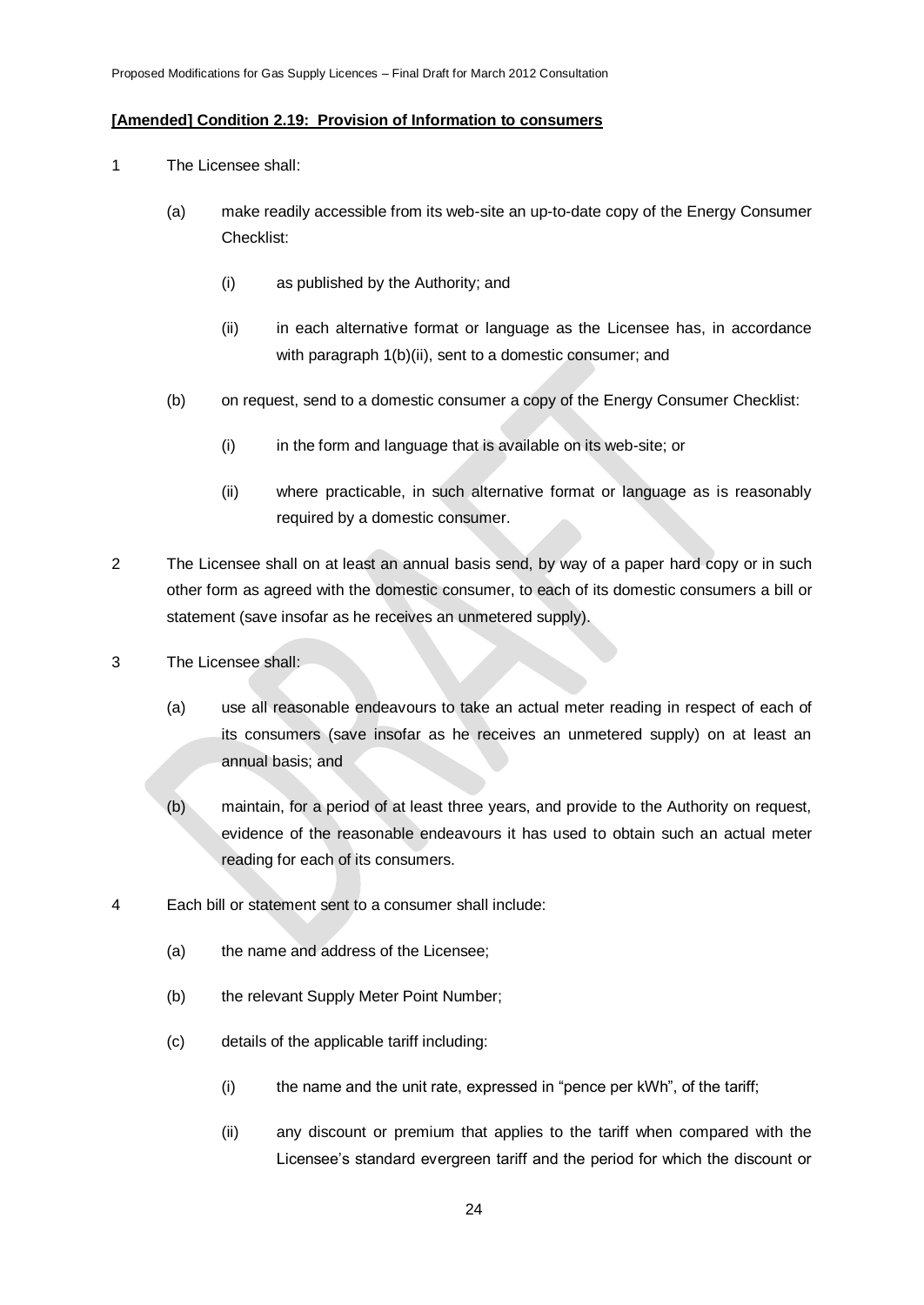premium is applicable;

- (d) the total charges, setting out separately any applicable standing charge, for the period of the bill or statement;
- (e) the amount of gas which the Licensee"s records show has been consumed by the consumer since the last bill or statement sent to that consumer, in each case by reference to a meter reading; and
- (f) where the Licensee has provided a supply of gas to the consumer at the same premises continuously for:
	- (i) 12 months or more, the amount of gas which the Licensee"s records show has been consumed by the consumer at those premises in the previous 12 months;
	- (ii) less than 12 months, the amount of gas which the Licensee"s records show has been consumed by the consumer at those premises since the date the Licensee started to provide the supply of gas;
- (g) where the consumer is eligible to take a supply of gas from another gas supplier, a statement to the effect that the consumer may change his gas supplier and details of where the consumer can obtain impartial advice and information about changing gas supplier; and
- (h) a statement to the effect that the Licensee has a Code of Practice which sets out the services, advice and assistance it provides to customers who may be having difficulty in paying for the supply of gas.
- 5 The Licensee shall, on request, provide to a consumer information on the quantity of gas which the Licensee's records show as consumed by that consumer:
	- (a) where the Licensee has provided a supply of gas to the consumer at the same premises continuously for 12 months or more, in the 12 months preceding the date of the request; or
	- (b) where the Licensee has provided a supply of gas to the consumer for less than 12 months, in the period from the date the Licensee started to provide the supply of gas to the date of the request.
- 6 The amount of gas calculated as having been consumed by the consumer shall be determined:
	- (a) according to the reading taken of the meter through which he is supplied; or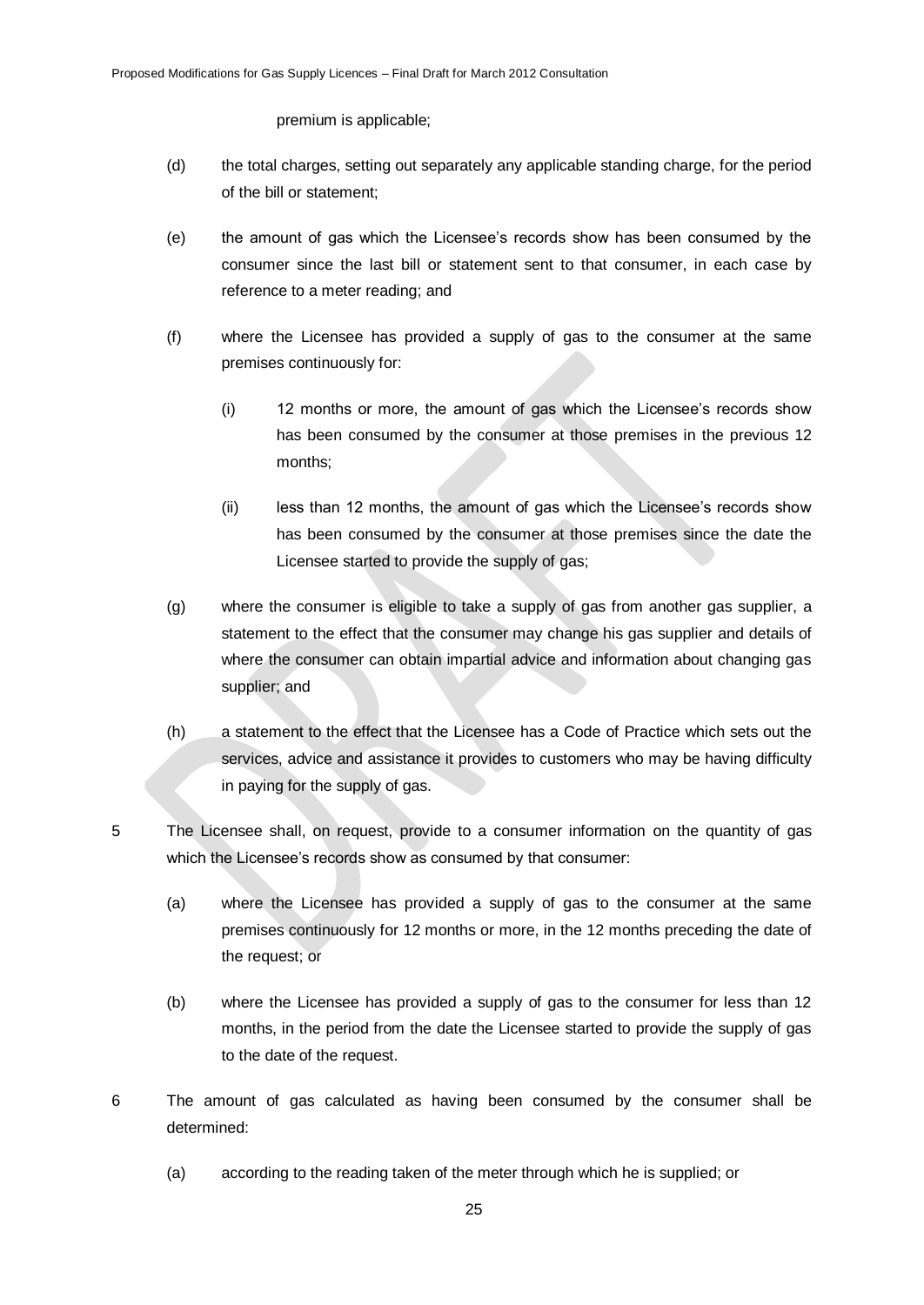- (b) where no meter reading is available, according to the estimate of the Licensee.
- 7 Where the Licensee provides a bill showing an estimated current meter reading, the Licensee shall on or with the bill provide the consumer with details of how the consumer can:
	- (a) read his own meter (to be known as a self-read); and
	- (b) register the self-read with the Licensee.
- 8 Where the consumer registers a self-read with the Licensee, the Licensee shall within 14 days send an updated bill to the consumer reflecting the self-read provided by the consumer.
- 9 Where a domestic consumer terminates the Contract in accordance with its provisions and exercises his right to receive a supply of gas at the Domestic Premises from another gas supplier, the Licensee shall send a final bill to the domestic consumer within six weeks of the Licensee ceasing to provide a supply to him.
- 10 The Licensee shall keep each of its consumers informed:
	- (a) of the consumer"s rights to initiate the Licensee"s complaints handling procedure (as established in accordance with the requirements of Condition 2.8);
	- (b) that the General Consumer Council can assist in resolving complaints which the Licensee has not resolved to the consumer"s satisfaction;
	- (c) that the consumer has the right to refer complaints which relate to billing matters to the Authority where the General Consumer Council has not been able to resolve the complaint to the consumer"s satisfaction;
	- (d) that the Energy Consumer Checklist can be accessed from the Licensee"s web-site and that the Licensee will, on request, send a copy to the consumer free of charge; and
	- (e) of the contact address and telephone number of:
		- (i) the Licensee"s complaints handling department; and
		- (ii) the General Consumer Council.
- 11 The Licensee shall discharge its obligations:
	- (a) under paragraphs 10(a)–(d) by providing the relevant information:
		- (i) on or with each bill or statement given to a consumer in respect of charges for the supply of gas, or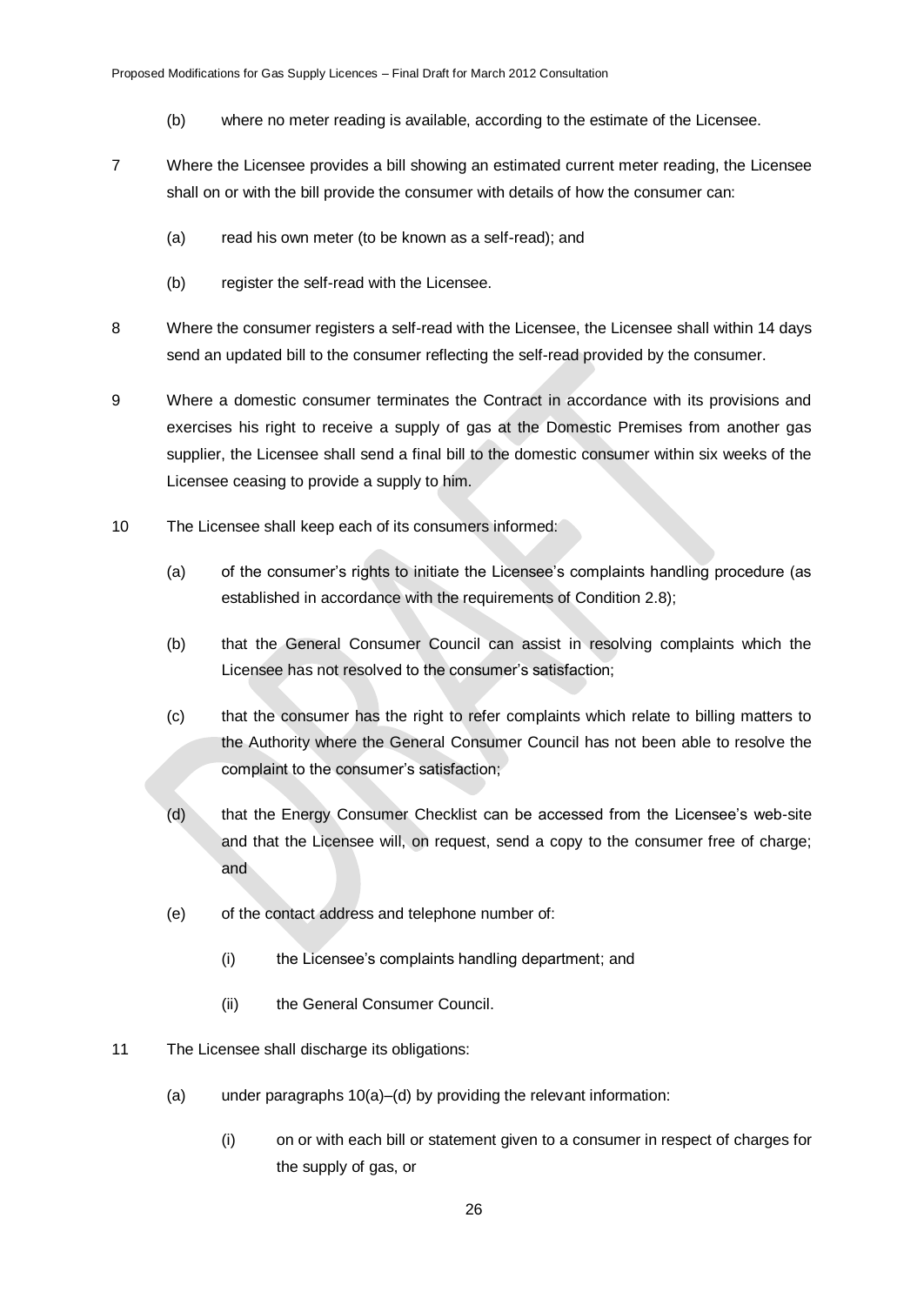- (ii) annually to each consumer to whom no such bills or statements are rendered; and
- (b) under paragraph 10(e) by providing the relevant information:
	- (i) on or with each bill or statement given to a consumer in respect of charges for the supply of gas, or
	- (ii) annually to each consumer to whom no such bills or statements are rendered;

and in each case,

- (iii) in all of its Promotional Materials.
- 12 The Licensee shall provide the information required under paragraphs 4, 7 and 10 above on or with each bill or statement in such detail and in such format as has been determined by the Licensee in consultation with the Authority and the General Consumer Council.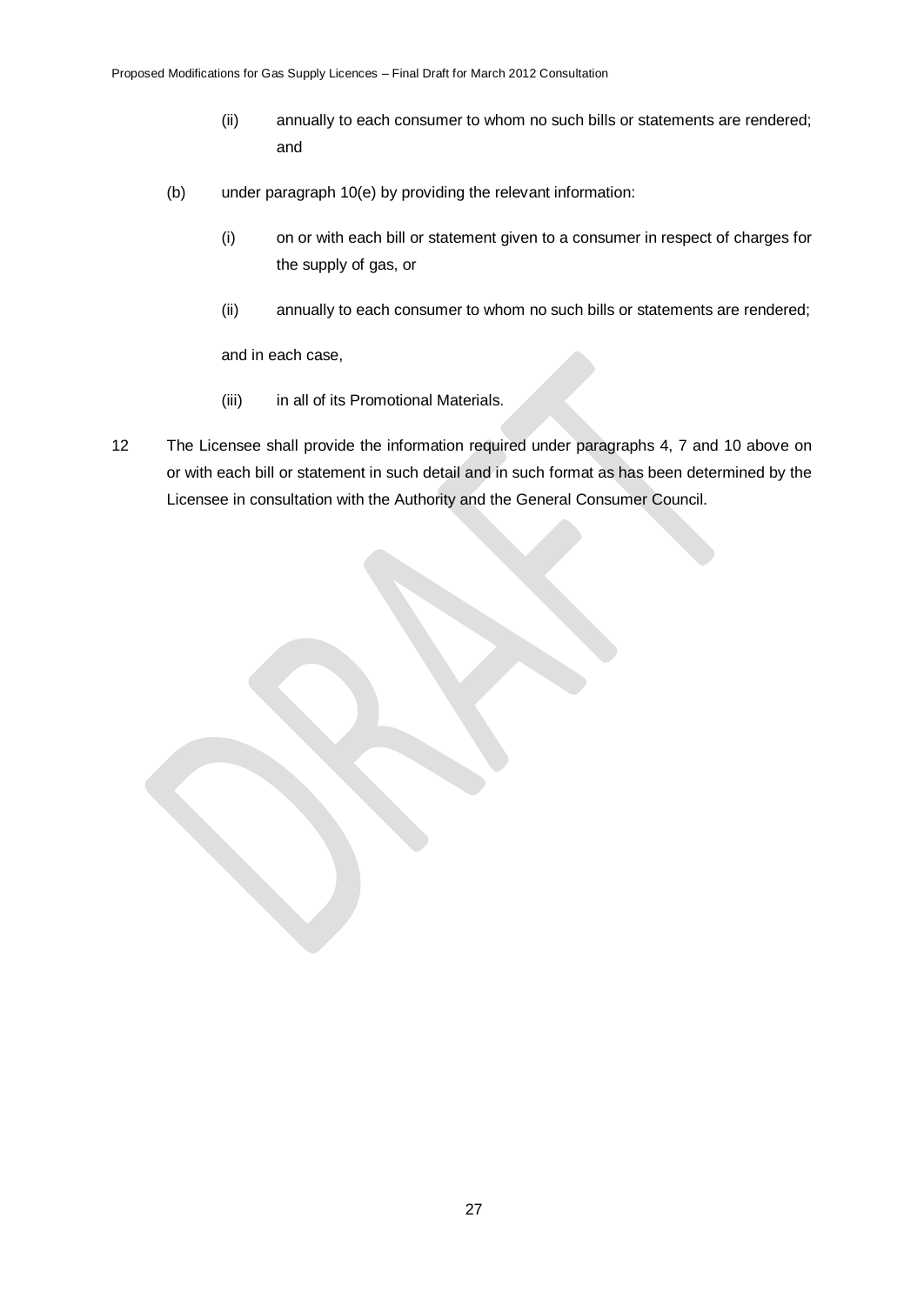## **[Amended] Condition 2.21: Marketing of Gas**

- 1 This Condition shall apply, from the date of the direction, where the Authority has directed that it shall apply to the Licensee. This Condition applies to the selling methods and marketing activities of the Licensee in respect of the supply or proposed supply of gas.
- 2 The Licensee shall (and shall procure that its agents or sub-contractors shall) comply with the Marketing Code of Practice.
- 3 The Licensee shall (and shall procure that its agents or sub-contractors shall):
	- (a) establish appropriate procedures for the selection of persons employed or engaged in roles the principal duties of which involve verbal communications with domestic consumers for the purpose of selling to such consumers the Licensee's services in respect of the supply of gas;
	- (b) take all reasonable steps to ensure that each such person is sufficiently trained so as to have a sufficient understanding of:
		- (i) the gas supply market in Northern Ireland;
		- (ii) the terms and conditions of the Licensee"s Contracts available for domestic consumers; and
		- (iii) matters relating to the efficient use of gas (in order to provide energy efficiency advice to domestic consumers including details of other organisations that may be able to assist the domestic consumer on such matters),

so that any advice given to domestic consumers by such persons is not misleading; and

- (c) take all reasonable steps to ensure that a domestic consumer is:
	- (i) made aware or will readily understand that he has entered, or is about to enter, into a Contract with the Licensee for the supply of gas to the domestic consumer"s premises;
	- (ii) where the domestic consumer is to receive a supply of gas for the first time at the premises, made aware or will readily understand that he should take appropriate action to ensure that he is able to continue the use of his existing fuel source (if any) until the commencement of the supply of gas; and
	- (iii) take all reasonable steps to ensure that any unsolicited contact made on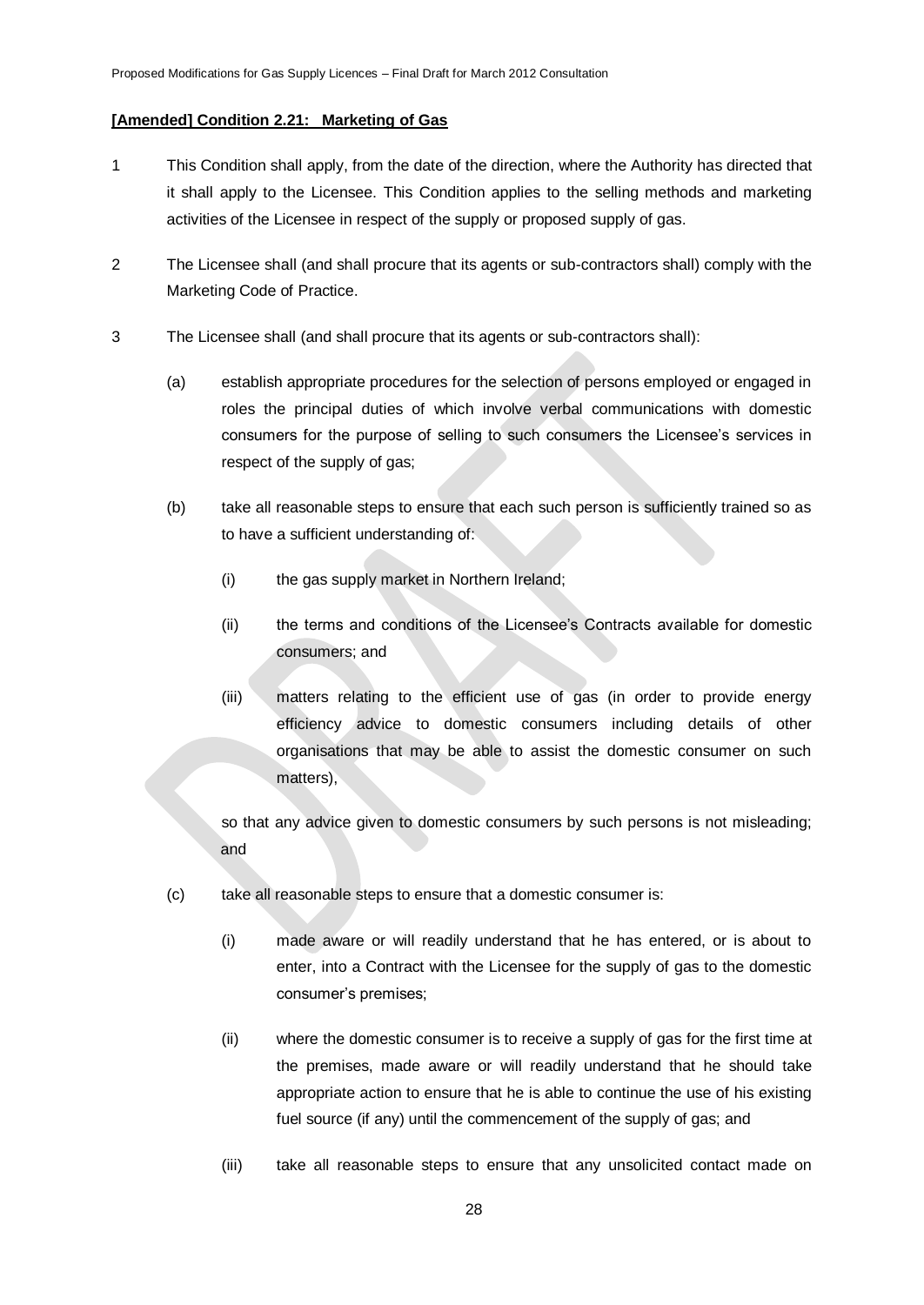behalf of the Licensee with any domestic consumer takes place at a reasonable time of the day.

- 4 Where the Licensee enters into a Contract with a domestic consumer in the course of:
	- (a) a visit to that consumer"s premises by a representative of the Licensee;
	- (b) a conversation in a place to which the public have access; or
	- (c) a telephone conversation between a representative of the Licensee and the consumer,

the Licensee shall use its reasonable endeavours to contact the consumer between 1 to 14 days after the Contract has been entered into to confirm that the consumer understands that he has entered into the Contract and is content to have done so but that the supply of gas will not commence until the supply start date notified, or to be notified, to him.

- 5 If in the course of, or in response to, the Licensee"s contact in accordance with paragraph 3 the domestic consumer indicates that he is not content to have entered into the Contract and wishes to cancel the Contract, the Licensee shall use all reasonable endeavours to ensure that the Contract is cancelled and that the Licensee does not commence the supply of gas to the consumer's premises.
- 6 In this Condition:

**marketing activities** means any activities of the Licensee that are directed at or incidental to identifying and communicating with domestic consumers for the purpose of promoting the Licensee's gas supply contracts to them, and includes entering into contracts with such consumers;

**Marketing Code of Practice** means the document of that name, prepared and published from time to time by the Authority, relating to marketing activities; and

**Representative neans** any person directly or indirectly authorised to represent the Licensee in its dealings with domestic consumers.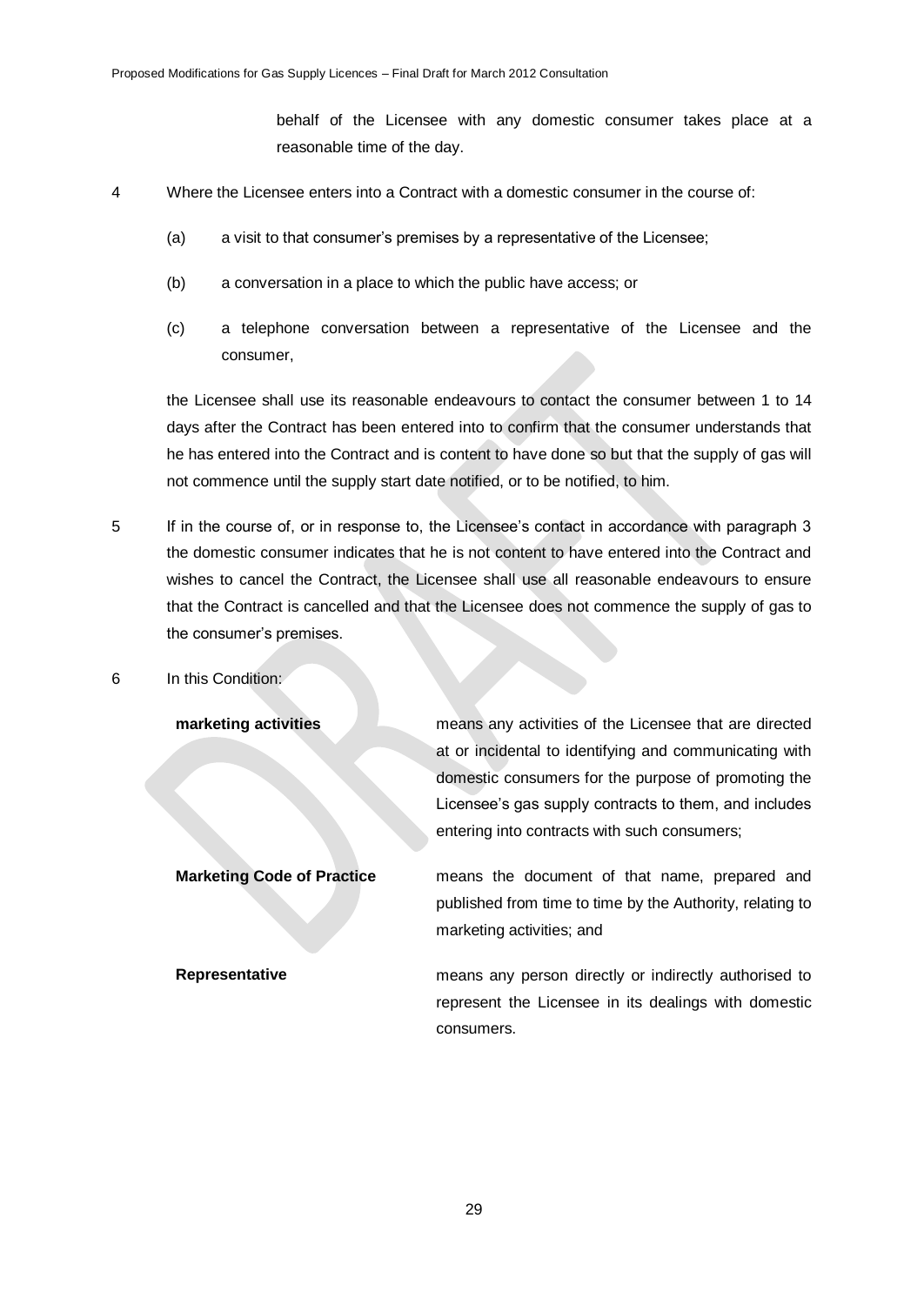#### **[New to Substitute] Condition 2.22: Security Deposits**

- 1 The Licensee shall not require a domestic consumer to pay a Security Deposit in respect of the supply of gas to the domestic consumer's premises:
	- (a) where the domestic consumer agrees for the gas to be supplied through a prepayment meter and it is safe and reasonably practicable in all the circumstances of the case for the Licensee to supply the premises through such a meter; or
	- (b) where it is unreasonable in all the circumstances of the case to require the domestic consumer to pay a Security Deposit.
- 2 Any Security Deposit required by the Licensee shall be of an amount that:
	- (a) is reasonable in all the circumstances of the case; and
	- (b) does not exceed the charges for the supply of gas likely to be applicable for an average three month period of supply, as calculated by reference to the consumption of gas reasonably expected at the relevant premises by the domestic consumer.
- 3 The Licensee shall, where it requires a domestic consumer to pay a Security Deposit, at the same time inform the domestic consumer of the effect of paragraph 5.
- 4 Subject to paragraph 5, any Security Deposit given by a Domestic shall be repaid by the Licensee:
	- (a) within 28 days where, in the previous 12 months, the domestic consumer has paid all charges for the supply of gas demanded from him within 28 days of each written demand made; or
	- (b) as soon as reasonably practicable, and in any event within 1 month, where the Licensee has ceased to supply the domestic consumer and the consumer has paid all charges for the supply of gas demanded from him.
- 5 Sub-paragraph 4(a) shall not apply where it is reasonable in all the circumstances for the Licensee to retain the Security Deposit.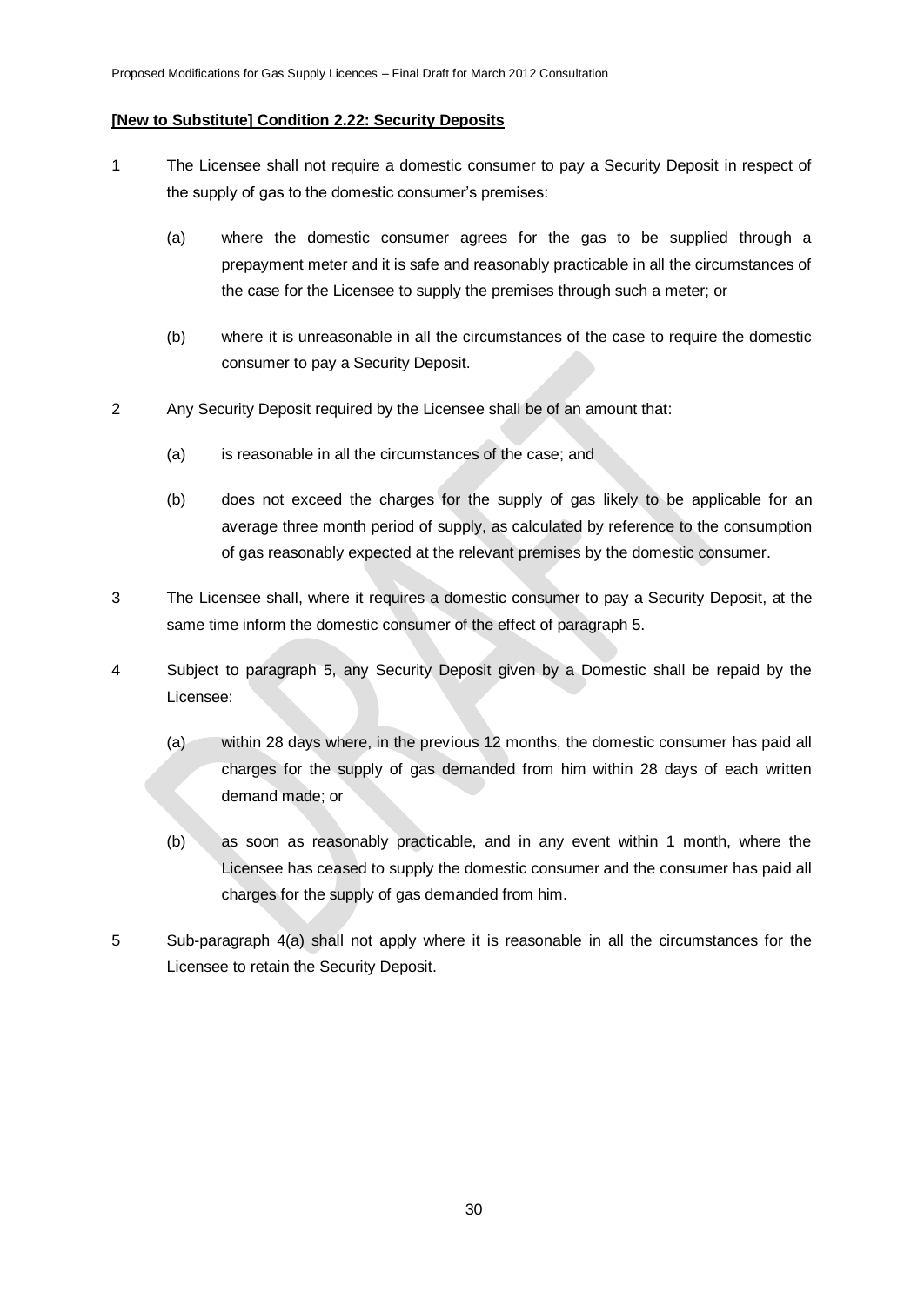### **[New] Condition 2.22A: Consumer Protection: Modification of Conditions**

- 1 The Authority, following consultation with the Licensee, the General Consumer Council and any other person who in the opinion of the Authority is likely to be interested or affected, may from time to time modify the Conditions of the Licence in accordance with paragraph 2.
- 2 The Authority may modify the Conditions of the Licence under this paragraph where both:
	- (a) the effect of the modification is to require the Licensee to prepare, submit and have approved by the Authority one or more codes of practice relating to the services or arrangements, as set out in the modification, to be provided or made available by the Licensee to such persons or class of persons as are specified in the modification; and
	- (b) the Authority is satisfied that the modification is necessary or expedient for the purposes of:
		- (i) ensuring that any activity authorised by the Licence is carried out in compliance with the requirements and prohibitions, relating to the protection of consumers, laid down by the Directive;
		- (ii) ensuring a high level of protection for consumers, in accordance with the purpose of the Directive; or
		- (iii) giving effect to Article 10A(9) of the Order.
- 3 Where in accordance with this Condition 2.22A the Authority modifies the standard conditions of licences for the supply of gas (as determined under Article 11(1) of the Order), it:
	- (a) shall also make (as nearly as may be) the same modifications of the standard conditions of licences for the supply of gas for the purpose of their incorporation in licences granted under Article 8(1)(c) of the Order after the date of the modification made under this Condition 2.22A; and
	- (b) may make such incidental or consequential modifications as it considers necessary or expedient of any conditions of licences granted under Article 8(1)(c) of the Order before the date of the modification made under this Condition 2.22A.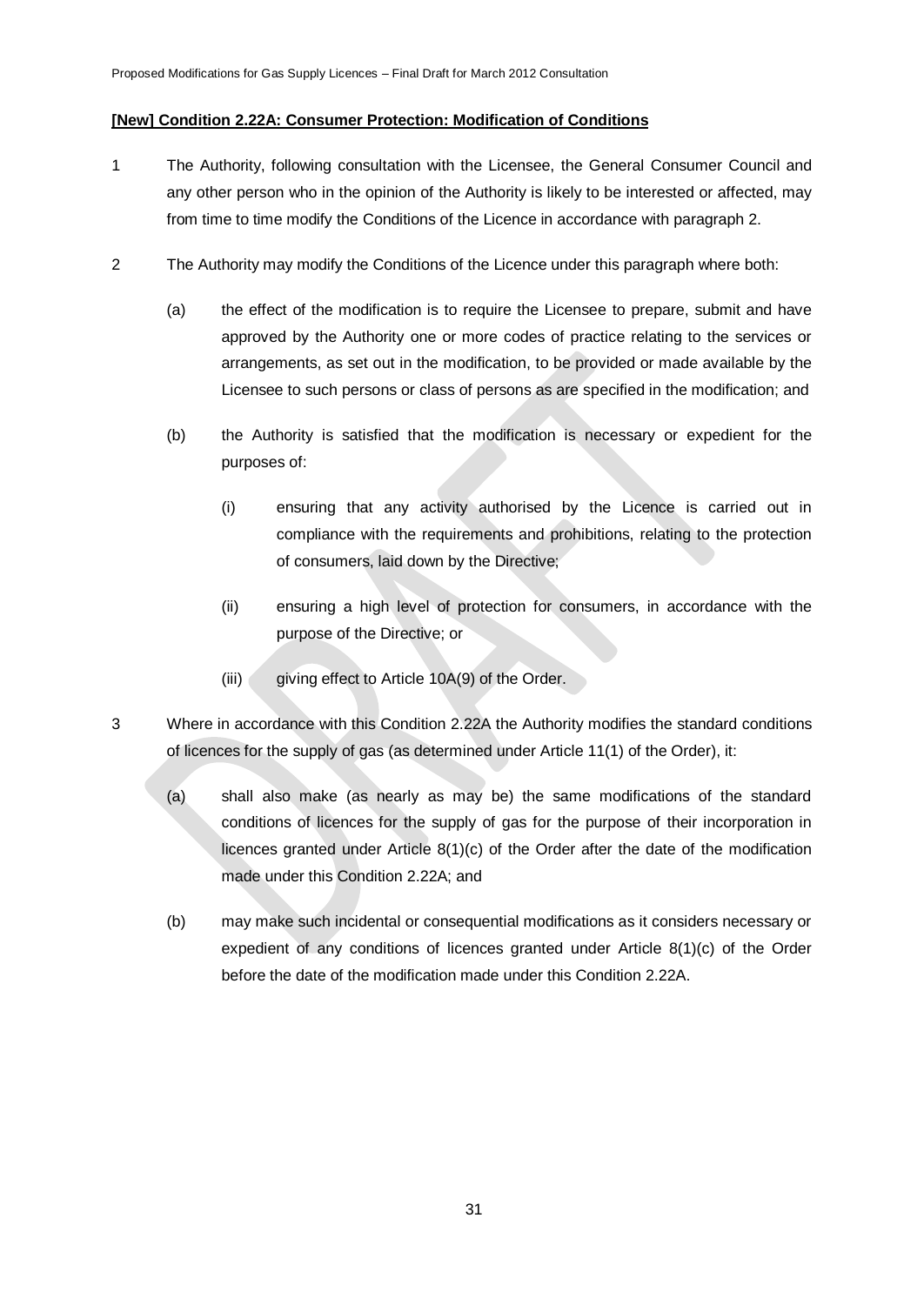#### **[New to substitute] Condition 2.23: Report on Performance**

- 1 The Licensee shall keep a record of the operation of the arrangements set out in any Code of Practice prepared in accordance with Conditions 2.8 – 2.12 and, if the Authority so directs in writing, of the operation of any Code of Practice in particular cases specified, or of a description specified, by it.
- 2 The Licensee shall also keep for each quarter ending 30 June, 30 September, 31 December and 31 March, a statistical record of its performance in that quarter in relation to the provision of gas supply services to domestic consumers including:
	- (a) the number of the different type of services offered by the Licensee to domestic consumers on the register maintained by it pursuant to Condition 2.11 and the number of domestic consumers included on the register;
	- (b) the number of the Licensee"s domestic consumers using each payment method offered by the Licensee;
	- (c) the number of Domestic Premises to which the supply of gas was cut off by the Licensee for reason of non-payment of charges;
	- (d) the quantities of gas supplied and the recovery of gas charges;
	- (e) the number of consumer complaints, whether made in writing, in person or by telephone;
		- (i) received by the Licensee;
		- (ii) resolved by the Licensee; and
	- (f) the number of visits made to consumers" premises and the number of responses made to enquiries.
- 3 As soon as reasonably practicable after 31 December in each year, the Licensee shall submit to the Authority and the General Consumer Council a report dealing with the matters mentioned in this Condition which shall include a comparison of the Licensee's performance against any established standards in relation to that year and shall:
	- (a) make public the report so submitted in such manner as will in the reasonable opinion of the Licensee secure adequate publicity for it; and
	- (b) send a copy of it free of charge to any person requesting one,

except that, in performing the obligations under paragraphs (a) and (b), the Licensee shall exclude from the report such information as appears to it to be necessary or expedient to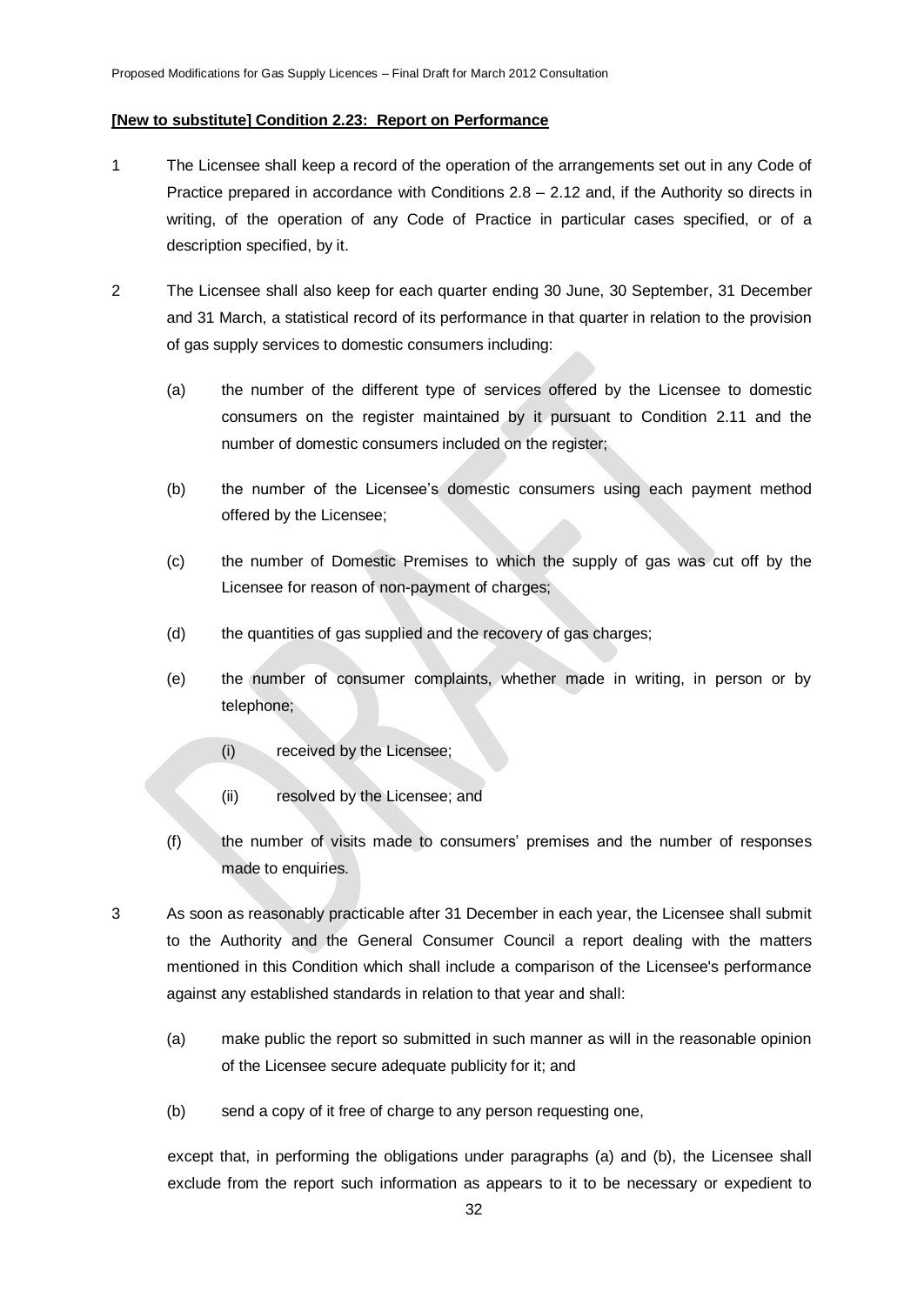ensure that, save where they consent, individual consumers referred to therein cannot readily be identified.

4 The report shall be presented, so far as is reasonably practicable, in a standard format determined by the Authority.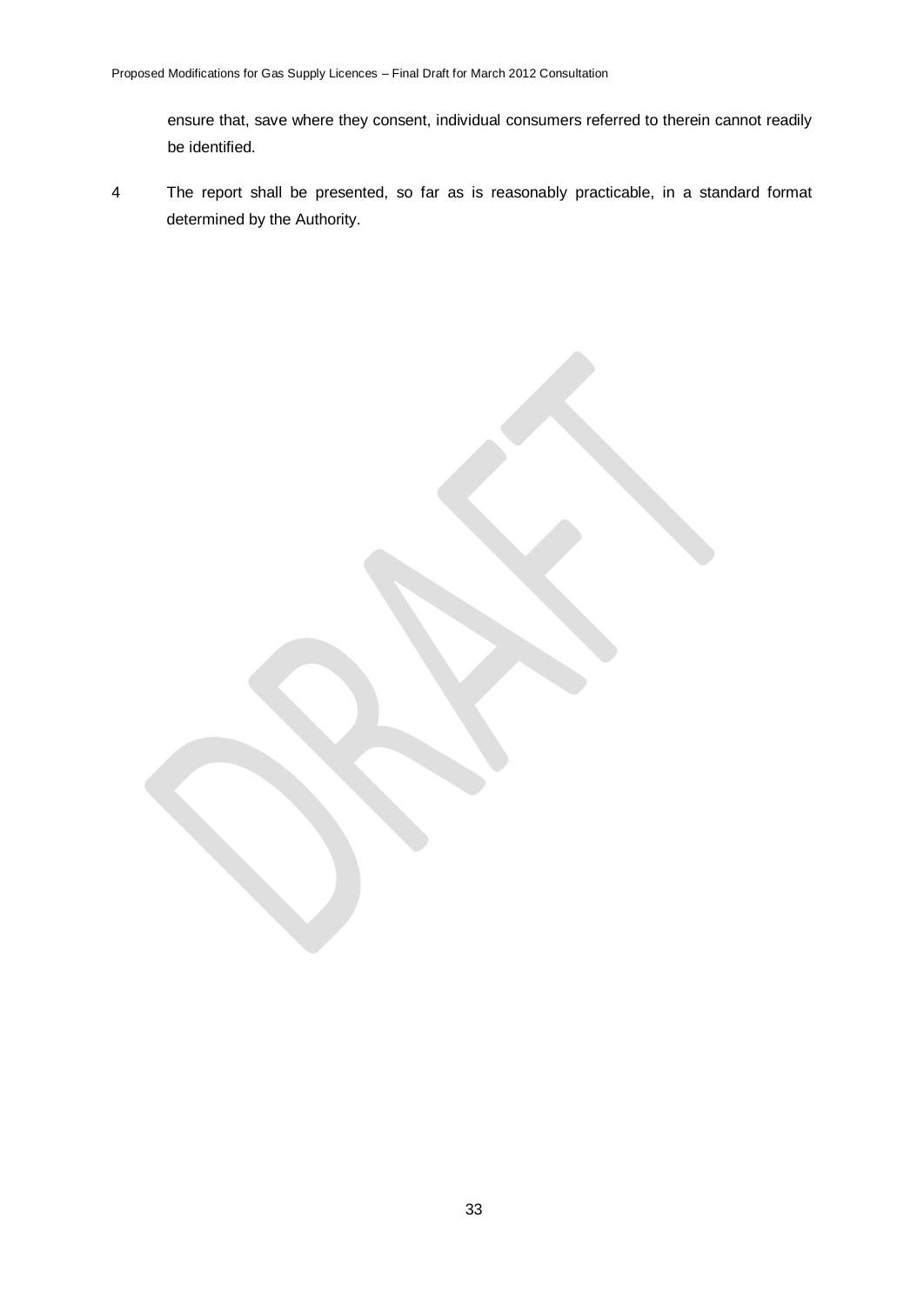### **[New] Condition [2.27]: Wholesale Contracts and Gas Derivatives**

- 1 Subject to paragraph 2, the Licensee shall, for every Contract or Gas Derivative entered into by the Licensee with a Wholesale consumer or a Gas Conveyance Licence Holder (the **relevant agreement**) and every transaction undertaken under or in accordance with the provisions of a relevant agreement (the **relevant transaction**), retain for a period of at least five years after the end date of the relevant agreement or the date of the relevant transaction (as the case may be) the information set out in paragraph 4.
- 2 Paragraph 1 shall not apply to a Gas Derivative entered into by the Licensee with a Wholesale consumer or a Gas Conveyance Licence Holder or to any transaction undertaken, under or in accordance with the provisions of a Gas Derivative entered into with a Wholesale consumer or a Gas Conveyance Licence Holder, prior to the date of the Guidelines referred to in Article 40(4) of the Directive (the **Guidelines**).
- 3 The Licensee shall retain the relevant information in accordance with such methods and arrangements for record keeping and in such form as may be set out in the Guidelines.
- 4 The information to be retained shall:
	- (a) provide particulars of:
		- (i) the characteristics of the relevant agreement or the relevant transaction, including characteristics relating to duration and delivery and settlement rules;
		- (ii) the amount of gas specified in the relevant agreement or relevant transaction;
		- (iii) the time and date the relevant agreement or relevant transaction was executed and the prices pertaining to that agreement or transaction;
		- (iv) the means of identifying the Wholesale consumer to whom the relevant agreement or relevant transaction relates; and
	- (b) include such information as is specified in a direction given to the Licensee by the Authority about relevant agreements under which any transactions continue to be unsettled.
- 5 The Licensee shall provide to the Authority, in such manner and at such times as the Authority may specify, such information as the Authority may require which is retained by the Licensee in accordance with this Condition.
- 6 In this Condition: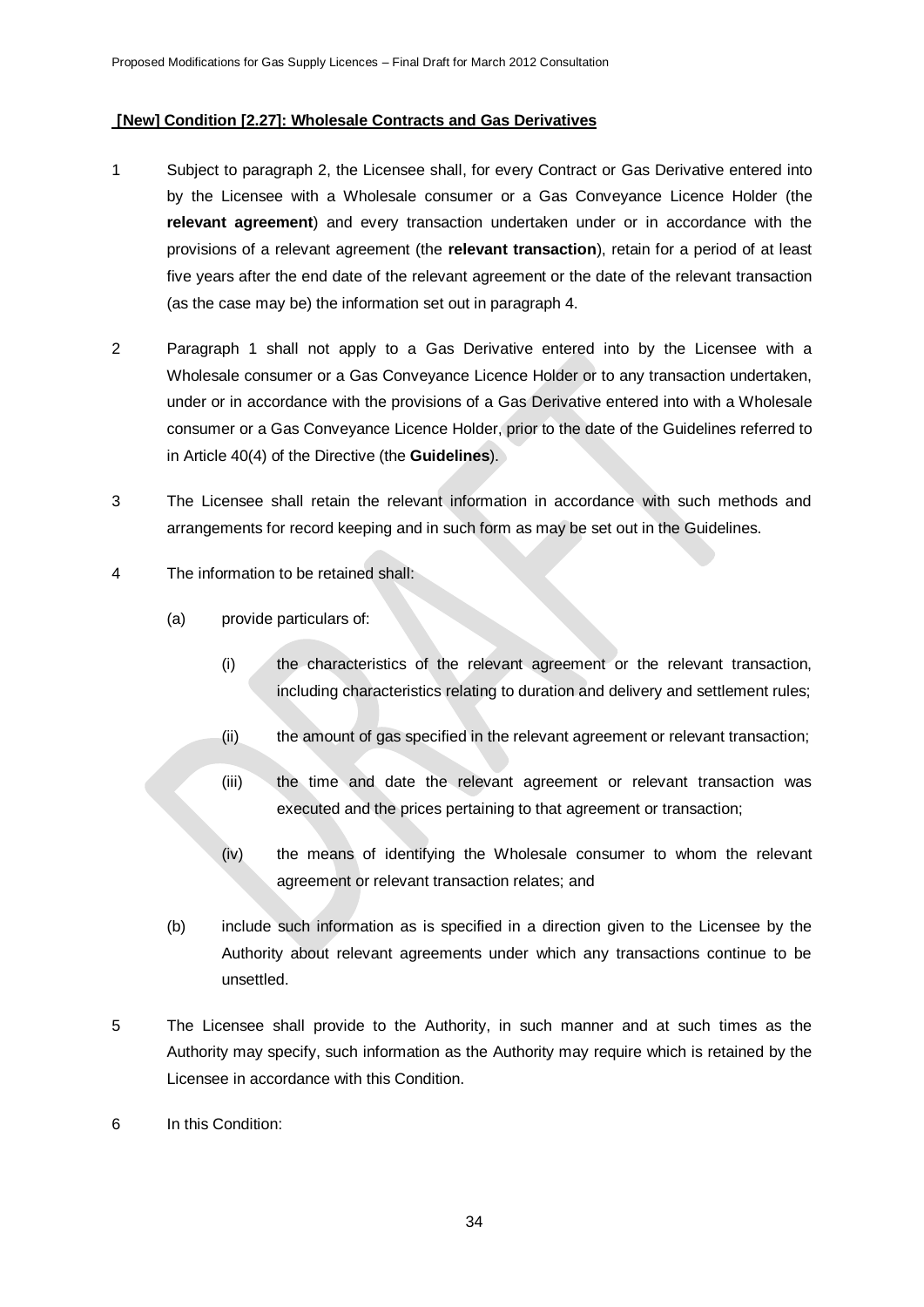Gas Derivative **Gas Derivative** means a financial instrument, specified in points 5, 6, or 7 of Section C of Annex I to Directive 2004/39/EC of the European Parliament and of the Council of 21 April 2004 on markets in financial instruments, which relates to gas;

**Gas Conveyance Licence Holder** means any person holding a licence granted under Article 8(1)(a) of the Order; and

**Wholesale Consumer** means any person who is purchasing gas for the purposes of reselling it to another person and not for his own use.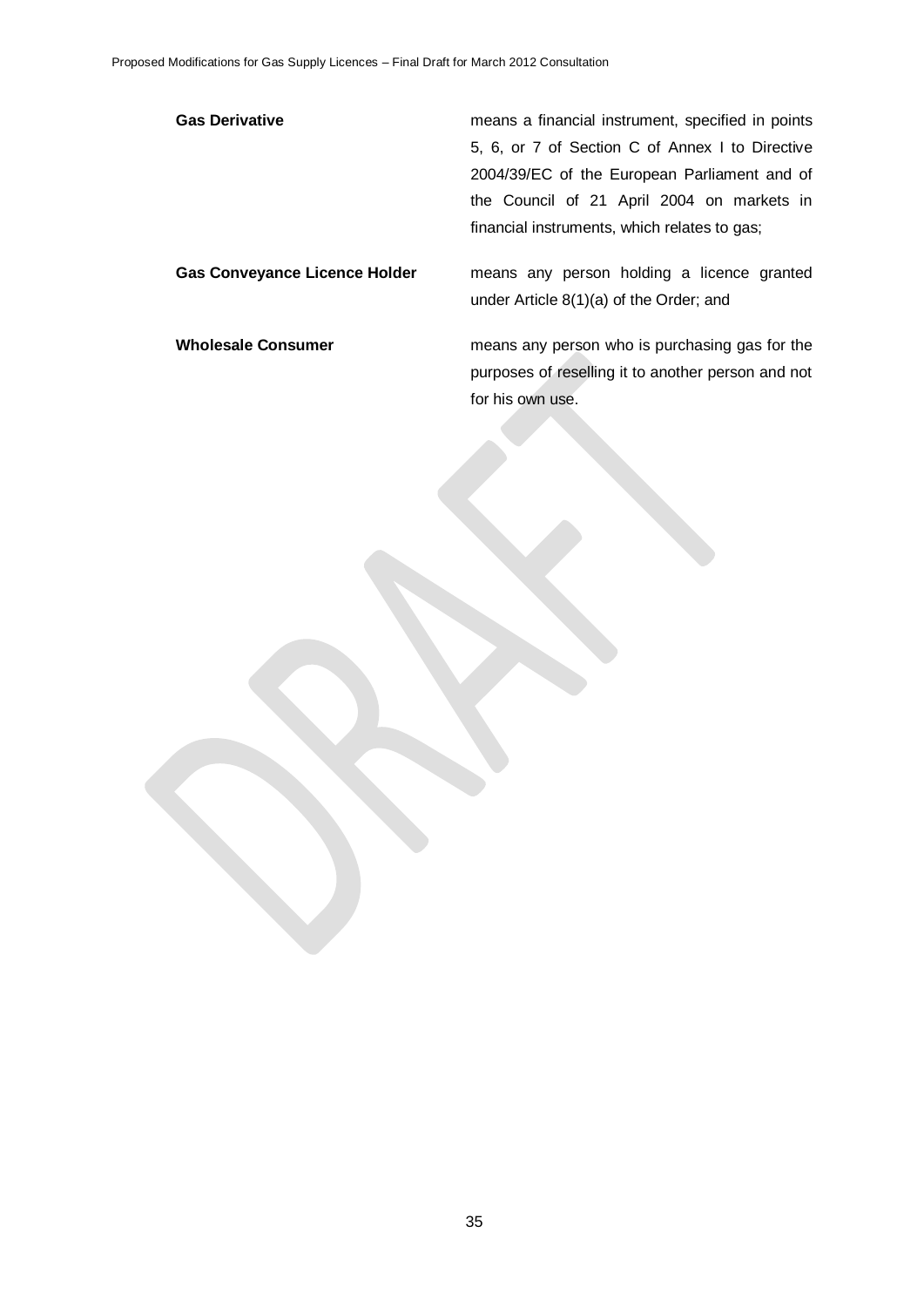#### **[New] Condition [2.28]: Provision of Information to gas suppliers**

- 1 Where paragraph 2 applies, the Licensee shall within five days of receiving a Consumer Information Request from a gas supplier, provide to that gas supplier the information specified in the Consumer Information Request.
- 2 This paragraph applies where the Licensee is supplying gas, or has at any time in the 12 months prior to the date of the consumer Information Request supplied gas, to the premises identified in the request and where the consumer identified in the request is, or (as the case may be) was, the Licensee's consumer.
- 3 The Licensee shall not submit a Consumer Information Request to another gas supplier unless it has, and retains evidence of, the consent of the consumer for it to obtain the information which is specified in the request to the other gas supplier.
- 4 The Licensee shall not charge the consumer for any services provided to the consumer or to another gas supplier pursuant to this Condition.
- 5 In this Condition:

**Consumer Information Request**  means a request, made in such form and in such manner as may be determined from time to time by the Authority, for information relating to the consumption of gas by the consumer at the premises identified, and for the period specified, in the request.